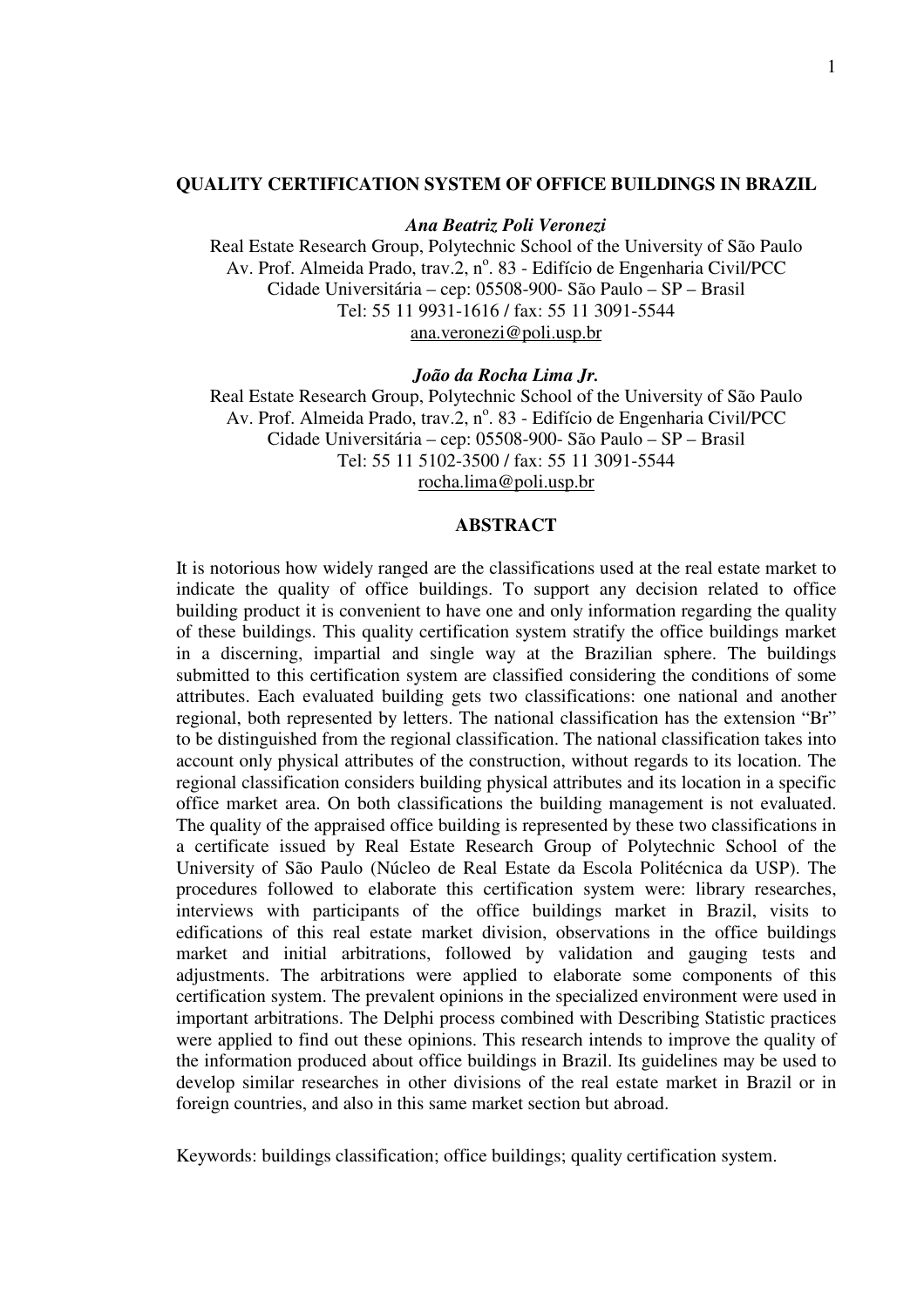### **1 INTRODUCTION**

The subject of this paper is the quality certification system of office buildings in Brazil, developed by the Real Estate Research Group of Polytechnic School of the University of São Paulo (NRE/POLI/USP).

A Brazilian office building, when submitted to this certification system has the conditions of its attributes analyzed from user´s point of view. This evaluation of the attributes is shown through scores conferred to them. The result of this scoring is harmonized in a certain classification scale, defining a hierarchic classification for the building. The insertion of the building in the certification system according to a certain category is consolidated by a classification committee and a certificate is issued defining this insertion.

Each analyzed building receives two classifications: a national and a regional one. The national classification, which evaluation score receives the suffix "Br", covers only physical attributes of the construction, without regards to its location. The regional classification considers building physical attributes and its location within a specific office market area. In none of the classifications the building management is evaluated.

The classification system, which is presented in the next chapter, is a subsystem of the certification one. Among the components of the classification system, the attributes matrix and the classification scale were initially arbitrated and, afterwards, validated and gauged.

In the specific case of the attributes matrix, the detection of prevalent opinions in specialized environment was the initial step for its arbitration. The Delphi<sup>1</sup> process, combined with Describing Statistics practices, was used to detect these opinions.

The necessary adjustments for the validation and gauging of the attributes matrix and of the classification scale resulted from tests realized using office buildings already consolidated in this section of the Brazilian real estate market.

The concept of office building only as the physical structure of support is surpassed. It was substituted by the concept of office building as the adequate environment to the development of businesses and their integrating part. According to this approach, it is necessary that these buildings follow the evolutions of technology, construction materials, architecture concepts and working organizational structures, as well as the moving of the business centers within the urban range, so that they may assist its occupants in the best way. This new concept of office building evidences the quality perishability of this kind of buildings, as well as its variety of offers to the market. So, the office buildings market has a stratified format, and this stratification is dynamic during time.

Referring to the quality of the product office building, one characterizes the adherence of this product to a reference. According to Rocha Lima (1993), this reference comprehends a set of attributes of the product and the desired conditions of this set of attributes, according to what is identified as a market prevalent opinion. The quality

<sup>&</sup>lt;sup>1</sup> The Delphi technique may be considered as a strategy to treat questions which use the generation of ideas. Its main aim is to "obtain the most reliable consensus of opinion of a group of experts (...) by a series of intensive questionnaires interspersed with controlled opinion feedback" (DALKEY; HELMER, 1963, p.458 apud ROWE; WRIGHT, 1999, p.354).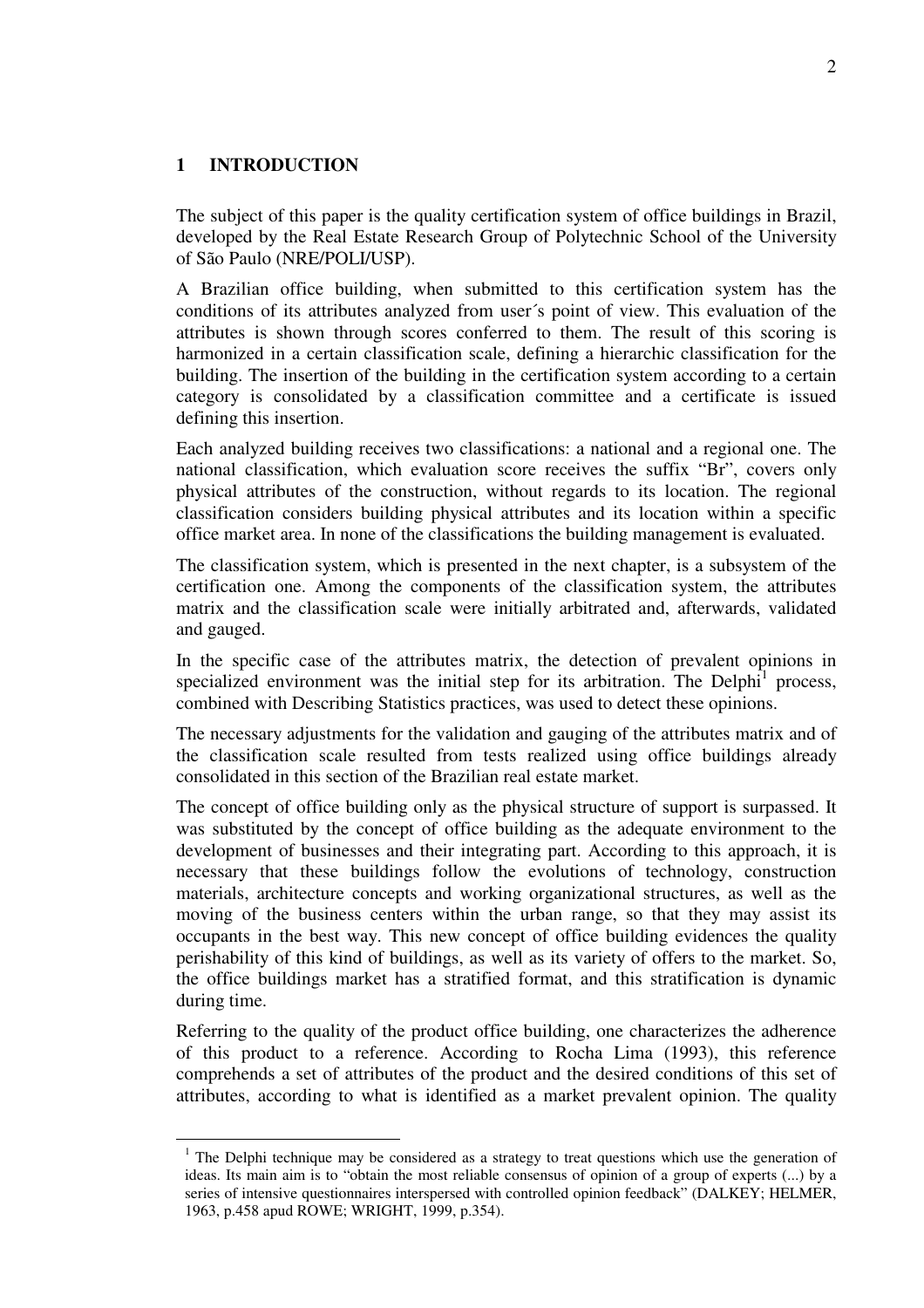reference, in this certification system, was established according to the perception of the building user, the person that is going to experience this product. Therefore, this is the point of view through which the office buildings market is organized in a hierarchic way, resulting in the stratification of this national market.

The intrinsic subjectivity to the quality vector treated in this certification system justifies its restriction to the Brazilian market. The role of an office building, according to the user´s point of view, is intimately related to cultural, political, climatic, technological, economical and legal aspects among others, which are specific to each country. It would be impossible, for example, to approach in the same way the climatic aspects in Brazil and in Sweden or the political matters in Brazil and in Russia.

This certification system does not include all the attributes of regulations related to office buildings in Brazil and neither limits itself to these regulations: the attributes considered in the quality reference used in the analysis are those considered important by the users of these buildings in order to develop their tasks adequately.

### **1.1 Importance of the quality certification system of office buildings in Brazil**

The current concept of office buildings evidences the quality perishability of this kind of buildings. For example, an office building considered prestigious by the time of its launching to the market, may not be so after a certain time, for being old fashioned according to the perception of construction (material used, architectural design, segmentation of space, and so on) and/or for not being technologically updated (insufficient telecommunication structure and data processing, lack of central airconditioning system, lack of building automation, and so on) and/or for being in a downgrading urban region.

Another important evidence of the current concept of office buildings is the large number of these buildings with different quality, since not all the users are willing to pay the value derived from high technology and privileged location. The real estate market builds, then, office buildings with various qualities to serve the different potential users.

The quality perishability of office buildings and their diversification offered to the market result in the stratified format of the office buildings market, a stratification that is dynamic during time.

Nevertheless, it is crucial for the decisions process that the quality of each office building is clearly specified, through its hierarchic classification, and that this information is the same to all those involved or affected by the question on subject. Nowadays, one observes the opposite behavior in the real estate market: the classifications used to refer to the quality of the office buildings result from casual and particular judgments of companies or individuals involved with the building being verified. The lack of criteria to be followed for issuing these classifications predominates and when these criteria exist, besides being superficial and poor, they are specific for each company that acts in the marketplace. So the resulting classification is a matter of the interest of its issuer according to the building (interest in praising it or in diminishing it). "Class has been in the eye of the beholder" and " it is not unusual, for example, for a building's owner and an outside party to assign different class ratings to the same property" (COWELL; SAX, S.; SAX, T., 2002).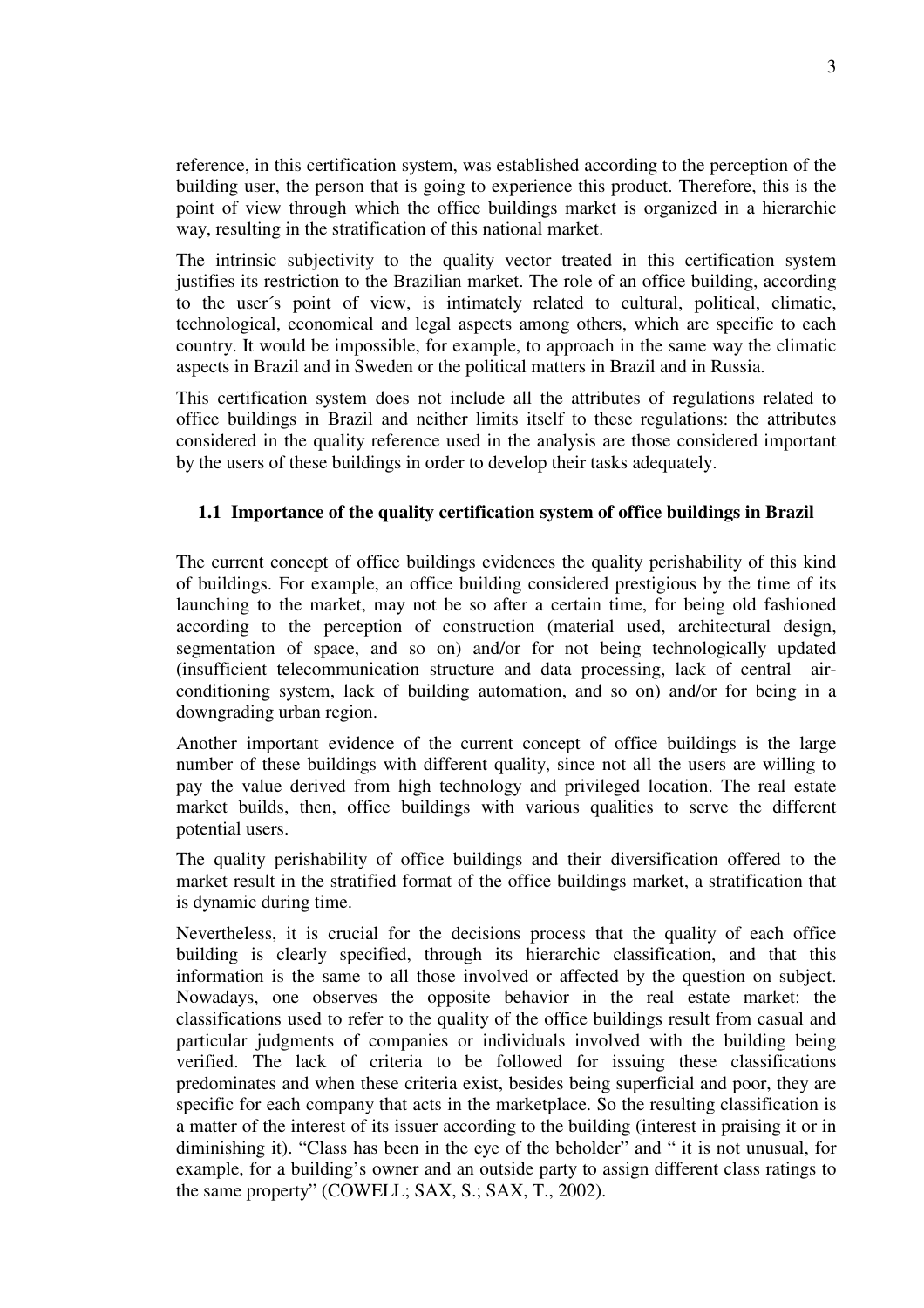The great diversity of classifications used in the real estate market to refer to the quality of the office buildings is evident, as shown on the following table. Variations occur in the definitions on: nomenclature of the classes and their limits; and which aspects to consider for the classification and how to do it.

TABLE 1.1 - CLASSIFICATIONS USED BY SIGNIFICATIVE COMPANIES / ASSOCIATIONS INVOLVED IN THE OFFICE BUILDINGS MARKET.

|                                    | Company /<br><b>Association</b> | Bolsa de Imóveis<br>do Estado de<br>São Paulo | <b>BOMA</b><br>International | <b>Brazil Realty</b> | <b>CB Richard</b><br><b>Ellis</b> | <b>Colliers</b><br>International | Cushman &<br>Wakefield<br>Semco | Jones Lang<br>LaSalle | Tishman<br>Speyer<br>Método |
|------------------------------------|---------------------------------|-----------------------------------------------|------------------------------|----------------------|-----------------------------------|----------------------------------|---------------------------------|-----------------------|-----------------------------|
| <b>Classifical</b><br>tion<br>used | <b>Brazilian</b><br>market      | AA, A, B, C                                   | not<br>applied               | AAA, AA, A, B, C     | A. B. C.                          | $A+$ , A, B, C                   | A. B. C                         | AA, A, B, C           | A. B. C                     |
|                                    | Internacional<br>market         | not applied                                   | A, B, C                      | not applied          | A, B, C                           | A, B, C, and<br>$A+$ , A, B, C   | A. B. C                         | A, B, C               | not<br>applied              |

*Acting of the considered companies in the office buildings market:*

**Bolsa de Imóveis do Estado de São Paulo**: incorporation, construction management and real estate evaluation.

**Brazil Realty**: planning, development, administration and incorporation. **CB Richard Ellis**: real estate consulting, asset management, commercialization, market survey, occupants serving, management services

(projects, construction, property and facilities management).

**Colliers International**: real estate investments consulting, real estate commercialization, market research.

**Cushman & Wakefield Semco:** real estate investments consulting, property management, real estate comercialization.

**Jones Lang LaSalle**: consulting and evaluation, management (projects, construction, property and facilities), occupants representation, commercialization, research, real estate investments consulting.

**TishmanSpeyer Método**: conception, development and administration of real estate projects.

*Considered association:*

**BOMA (Building Owners and Managers Association) International**: international association, centered in the USA, whose informations are used in the office buildings market, and also in the Brazilian market. Besides being a trustful source of information, it represents and promotes the interests of the studied market.

*Source: interviews with several agents of this market and library researches, highlighting the followings: Building Owners and Managers Association (BOMA) International (2002); Databolsa (2002); Market Monitor (2000); Marketbeat Series – América do Sul (2001); Perfil Imobiliário (2001) and Relatório de Mercado Imobiliário Corporativo 2002 – Brasil (2002).*

Still concerning decisions taking, the convenience of offering to the market the reference indexes separately produced for each extract of office buildings is intuitive: sale price, rent price, vacancy rate, absorption rate, and so on. The approach of the office buildings market as a single block brings about not very precise and not enough information for taking decisions with confidence.

The quality certification system of office buildings aims at solving the exposed points that, in short, are:

[i] - stratification of the office buildings market in a discerning, impartial and single way at the national sphere and

[ii] - periodical updating of the hierarchic classification which indicates the office buildings quality due to this quality perishability.

By making this quality certification system of office buildings in Brazil available to the market, one seeks, ultimately, to improve the quality of the information concerning the Brazilian office buildings. Therefore, this trustful information will directly benefit:

[i] – entrepreneurs / investors / incorporators: for example, to make decisions about the launching of a certain real estate business and about the desired level of return rate;

[ii] - - users: for example, to compare sale and/or rent prices;

[iii] - architects / projectors: to define the patterns for each project;

[iv] - regulating agencies: for example, the CVM (Comissão de Valores Mobiliários – a securities commission) to approve or not the submitted project, which depends on office building securities;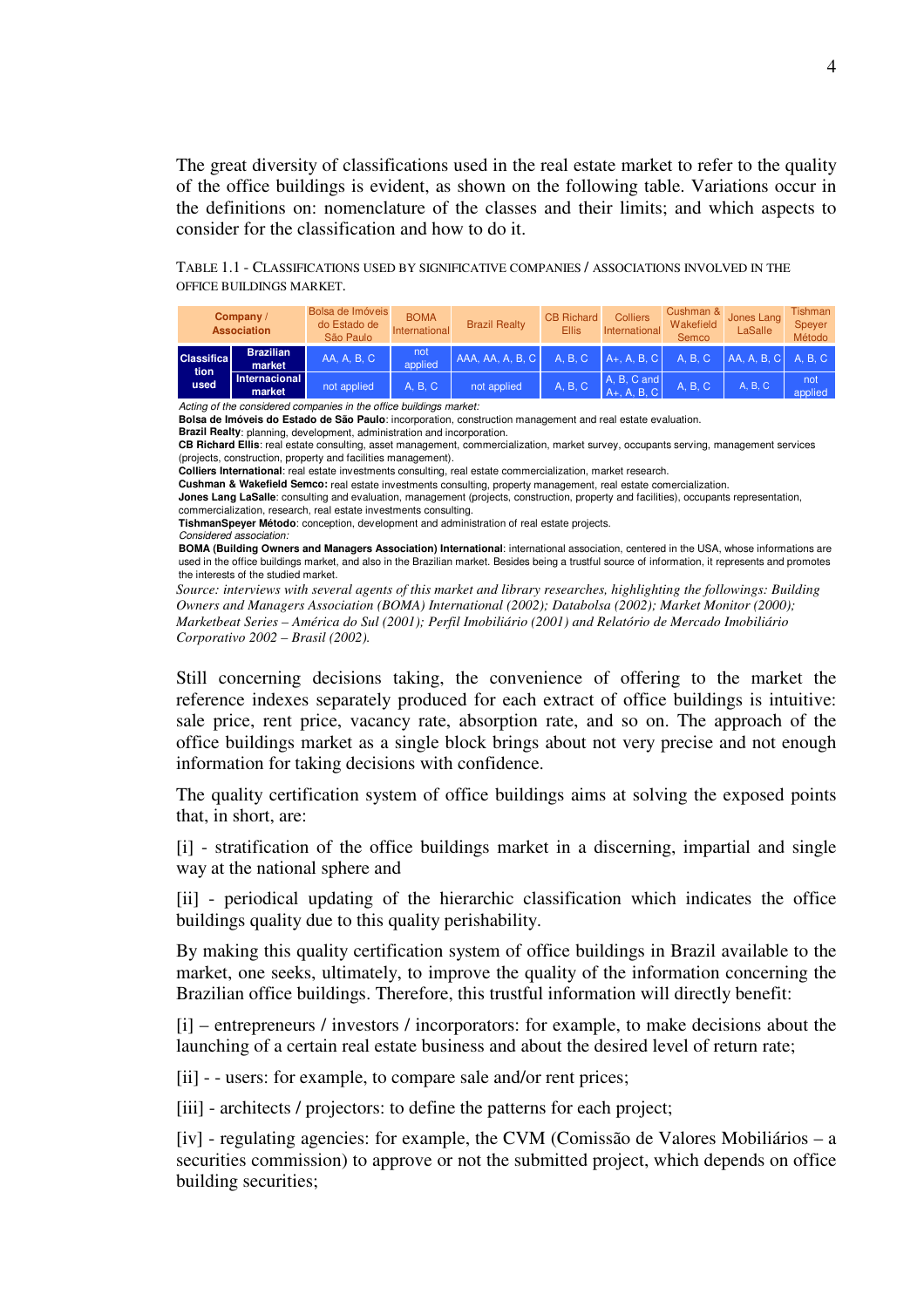[v] - sources of information on the Brazilian office buildings market: in order to present reference indexes of this market closer to reality, that means, separately for each building class (sale price, rent price, vacancy rate, absorption rate, and so on).

# **2 DESCRIPTION OF THE QUALITY CERTIFICATION SYSTEM OF OFFICE BUILDINGS IN BRAZIL**

The certification system on subject is composed of:

[i] - **classification system:** classifies Brazilian office buildings, form user's point of view, due to certain attributes conditions detected for the analyzed building;

[ii] - **issuing of a certificate,** by Real Estate Research Group of Polytechnic School of the University of São Paulo (NRE / POLI / USP): defines the insertion of the analyzed building in the classification system, according to a certain category / class;

[iii] - **routine to verify the validity of this certificate,** and

### [iv] - **mechanisms to update the classification system**.

These two last components of the certification system refer to the important aspect of the quality perishability of the office buildings, as referred in the chapter "1.INTRODUCTION" in this paper.

The classification system, as one of the subsystems of this certification system, is composed of:

[i.1] - **attributes matrix**: leads the analysis of the quality of the office building and produces a score to this building;

[i.2] - **classification scale**: the framing of this building score in the classification scale generates a hierarchic building category / class; and

[i.3] - **classification committee**: issues opinion on the insertion of the evaluated building in the classification system according to certain category. This committee is necessary to supply credibility to classification system, as detailed latter in this chapter.

The following figure explains the structure of this certification system:

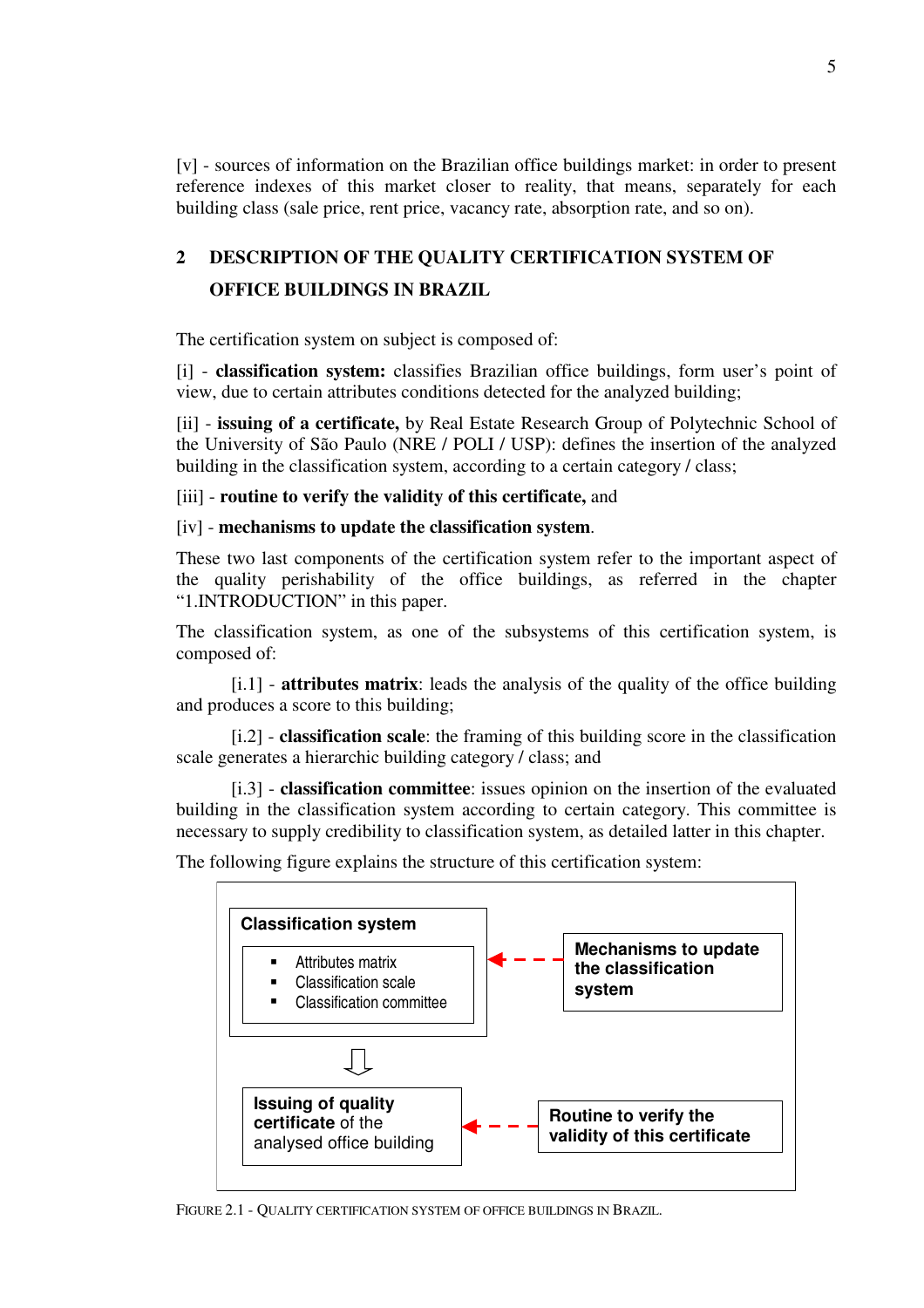Each component is equally essential for the operating of the whole certification as detailed in this chapter.

### **2.1 Classification system**

This subsystem of the certification system is composed of attributes matrix, classification scale and classification committee, which were shortly introduced in the beginning of this chapter and are now detailed. It is responsible for the consolidation of the category / class in which the analyzed office building is inserted, and represents its quality, according to its user's point of view. There are procedures and rules to be followed for the consolidation of the classification of the analyzed building, as presented in the subitem "Classification Process".

### **2.1.1 Attributes matrix**

The attributes matrix leads the analysis of the quality of the building, according to the focus defined in this certification system. As important as the structure of the attributes matrix, is the manner in which it must be filled during the analysis of an office building. In spite of the fact that the structure of the attributes matrix is rigid and also considers all the necessary algorithms to produce the final scores of the building, its incorrect filling leads to distorted results.

### **2.1.1.1 Structure of the attributes matrix**

The structure of the attributes matrix can be understood through the following figure. Here all the systems / groups of attributes considered in the matrix are presented. Nevertheless, the attributes that compose each of these groups /systems are not listed, and only the attributes quantity in each group/system is indicated. This simplification is enough for understanding the matrix.

This certification system does not intend to establish a primer to office building projects in Brazil, it means, a certain project shall not be defined based on the attributes matrix. That is the reason for this matrix not been totally presented.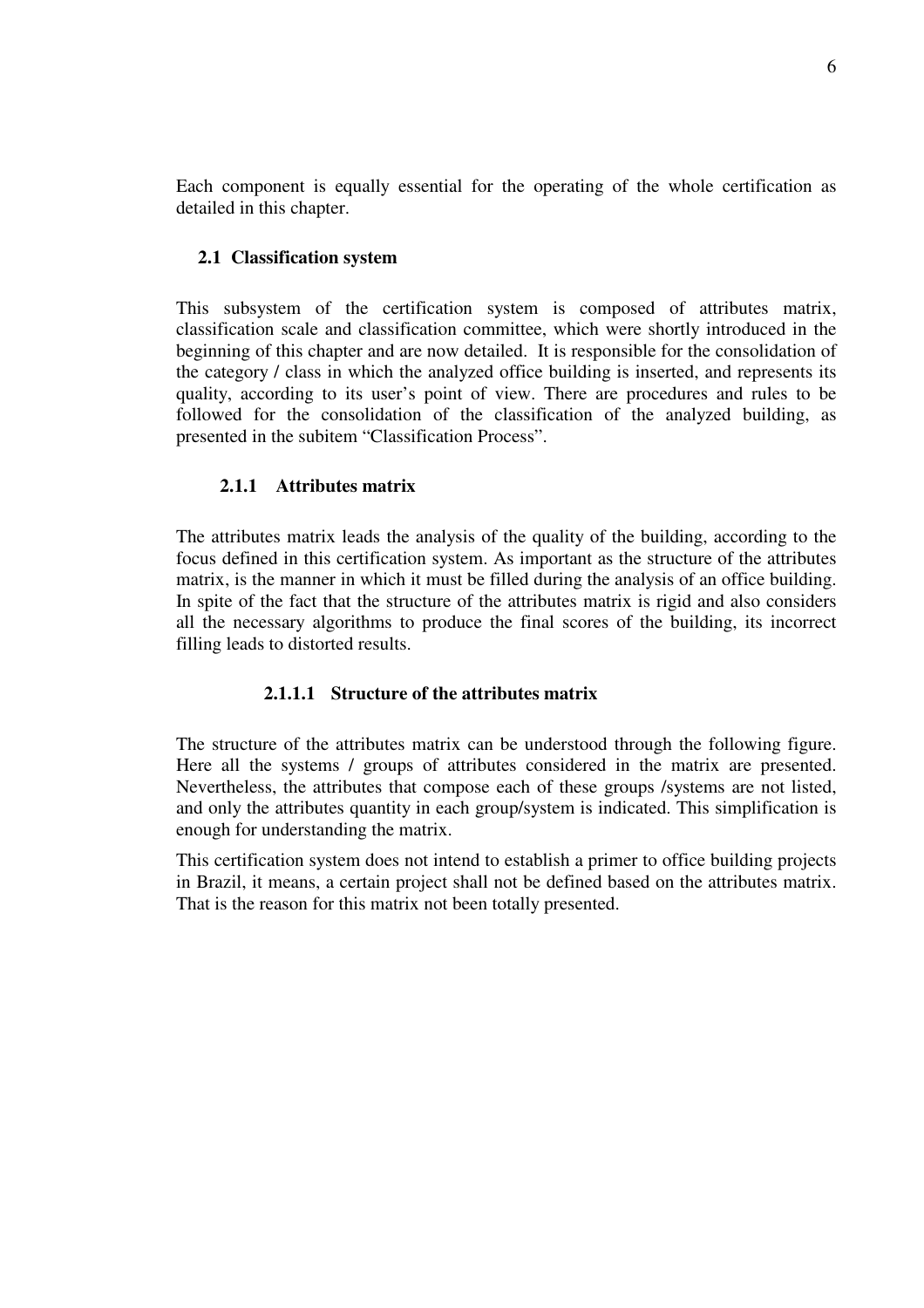| Address:<br>Date of visit:             |                                                     |                                  |                                       |                                        |
|----------------------------------------|-----------------------------------------------------|----------------------------------|---------------------------------------|----------------------------------------|
| Particu<br>larity<br>(R, VD,<br>$VE$ ) | Attribute                                           | Relative<br>importance<br>factor | <b>Building</b><br>score<br>(0 to 10) | Scored<br>and<br>weighted<br>attribute |
|                                        | EFFICIENCY OF THE PROJECT                           |                                  |                                       |                                        |
|                                        | attribute 1                                         |                                  |                                       |                                        |
|                                        | attribute 2<br>÷                                    |                                  |                                       |                                        |
|                                        | attribute 29                                        |                                  |                                       |                                        |
|                                        | DIFFERENTIALS OF THE PROJECT                        |                                  |                                       |                                        |
|                                        | 31 attributes                                       |                                  |                                       |                                        |
|                                        | AIR CONDITIONING / VENTILATION SYSTEM               |                                  |                                       |                                        |
|                                        | 32 attributes                                       |                                  |                                       |                                        |
|                                        | <b>GAS SYSTEM</b>                                   |                                  |                                       |                                        |
|                                        | 5 attributes                                        |                                  |                                       |                                        |
|                                        | <b>ELECTRICAL SYSTEM</b>                            |                                  |                                       |                                        |
|                                        | 31 attributes                                       |                                  |                                       |                                        |
|                                        | <b>PLUMBING SYSTEM</b>                              |                                  |                                       |                                        |
|                                        | 17 attributes                                       |                                  |                                       |                                        |
|                                        | <b>LIGHTING SYSTEM</b>                              |                                  |                                       |                                        |
|                                        | 12 attributes                                       |                                  |                                       |                                        |
|                                        |                                                     |                                  |                                       |                                        |
|                                        | FIRE DETECTION AND FIGHTING SYSTEM<br>23 attributes |                                  |                                       |                                        |
|                                        | TELECOMMUNICATION / INFORMATION SYSTEM              |                                  |                                       |                                        |
|                                        | 18 attributes                                       |                                  |                                       |                                        |
|                                        | PROPERTY SECURITY                                   |                                  |                                       |                                        |
|                                        | 19 attributes                                       |                                  |                                       |                                        |
|                                        | BUILDING MANAGEMENT AND CONTROL SYSTEM              |                                  |                                       |                                        |
|                                        | 22 attributes                                       |                                  |                                       |                                        |
|                                        | <b>PARKING</b>                                      |                                  |                                       |                                        |
|                                        | 16 attributes                                       |                                  |                                       |                                        |
|                                        | <b>ELEVATORS</b>                                    |                                  |                                       |                                        |
|                                        | 25 attributes                                       |                                  |                                       |                                        |
|                                        | TOILETS                                             |                                  |                                       |                                        |
|                                        | 11 attributes                                       |                                  |                                       |                                        |
|                                        |                                                     |                                  |                                       |                                        |
|                                        | <b>ACOUSTIC TREATMENT</b><br>7 attributes           |                                  |                                       |                                        |
|                                        |                                                     |                                  |                                       |                                        |
|                                        | <b>FACADE</b><br>19 attributes                      |                                  |                                       |                                        |
|                                        |                                                     |                                  |                                       |                                        |
|                                        | LOBBY                                               |                                  |                                       |                                        |
|                                        | 5 attributes                                        |                                  |                                       |                                        |
|                                        | LOCATION                                            |                                  |                                       |                                        |
|                                        | 23 attributes                                       |                                  |                                       |                                        |
|                                        | <b>FINAL SCORE</b>                                  | <b>NATIONAL:</b>                 |                                       |                                        |
|                                        |                                                     | <b>REGIONAL:</b>                 |                                       |                                        |

*Building name:*

FIGURE 2.2 – GROUPS / SYSTEMS COMPONENTS OF THE ATTRIBUTES MATRIX AND NUMBER OF ATTRIBUTES IN EACH GROUP / SYSTEM.

The columns "Attribute" and "Relative importance factor" are fixed independently of the building being analyzed. The filling of these columns was initially arbitrated. The detection of prevalent opinions in the specialized environment, through the application of the Delphi process, was the initial step for this arbitration. This arbitration was also based on interviews with building systems specialists and with Brazilian office buildings market participants, and on the behavior perception of this market by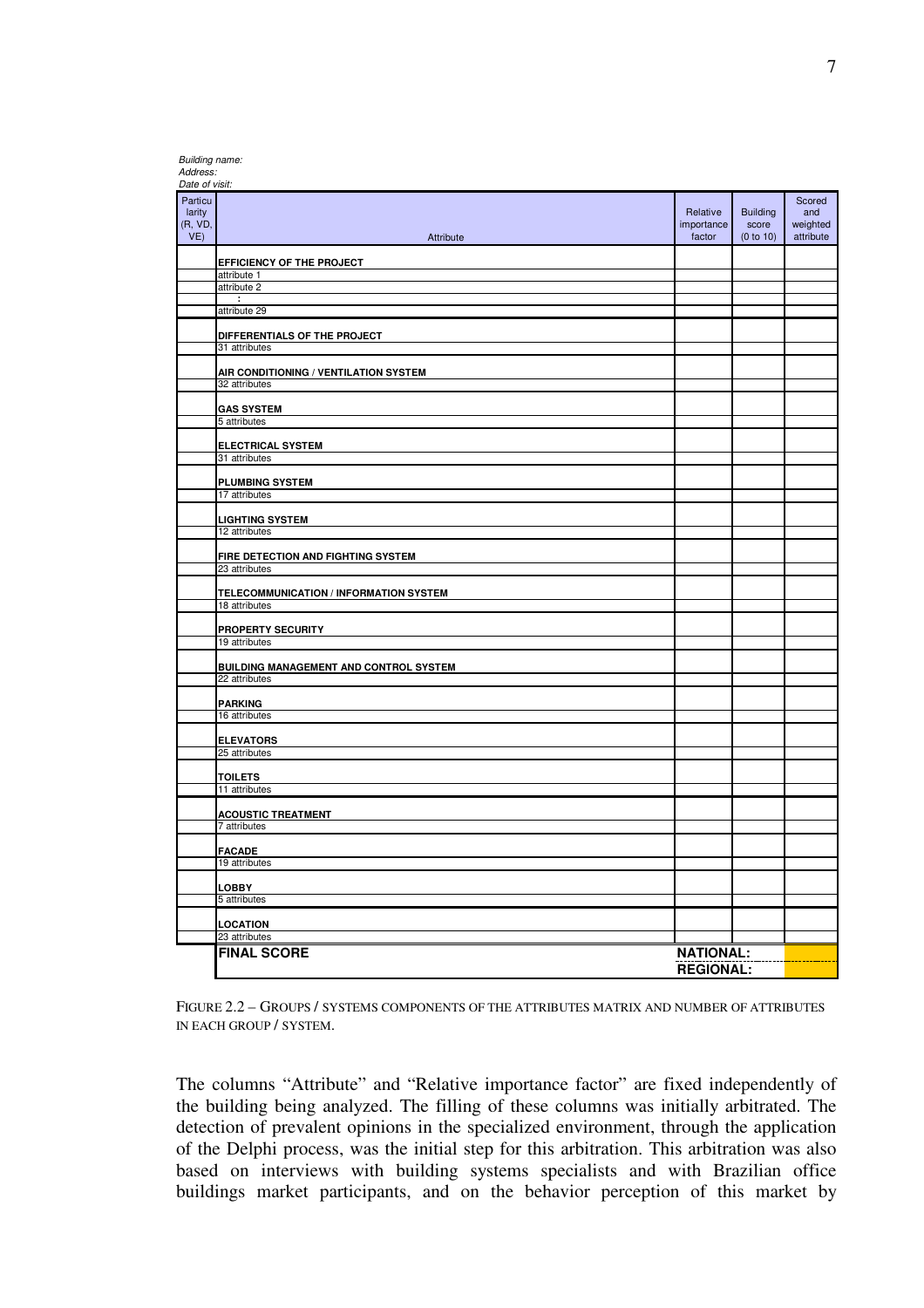NRE / POLI / USP. The answering of the columns "Attribute" and "Relative importance factor" was validated and gauged through successive tests interspersed with eventual adjustments. For these tests office buildings already consolidated in the Brazilian real estate market were used.

The column "Attribute" has, listed as a text, all the physical attributes and the ones related to the location of an office building that, under the focus of its user shall be evaluated for its classification. Attributes related to the building administration are not considered in the matrix. Thus, the classification system does not evaluate the management of office buildings, which is very volatile and, if considered, could change the classification of the building on a period of time shorter than the validity of its quality certificate.

In the matrix, these attributes are organized in groups or systems identified by a title in capital letters at the top of each group / system. The order in which the groups / systems are listed has the purpose of performing the building analysis in the most fluid way, and has no relation with the importance of the group / system inside the attributes matrix. The same justification is valid for the ordering of the attributes inside each group / system.

The column "Relative importance factor" is filled with numbers that represent:

[i] – beside each attribute, the importance of the attribute in relation to the other attributes considered in the group / system, in the sense of classifying the product office building according to its quality, from its user´s point of view. This concept becomes clearer through an example extracted from figure 2.2: if aiming at classifying an office building as to its quality, "attribute 2" of the group "EFFICIENCY OF THE PROJECT" is more important than "attribute 1" , so "attribute 2" presents a higher value for its relative importance factor than the other one;

[ii] – beside each group or system, the adjustment of the importance of the group / system in relation to the other groups / systems considered in the matrix, intending to classify the product office building as to its quality, from its user´s point of view. This weight attributed to each group / system multiplies the resulting average score for the group / system 2 . So, the importance of each group / system aiming at classifying the building is correctly weighted, independently of the number of attributes which compose it and of the relative importance factor of these attributes.

The column "Building score" is filled only when a certain office building is evaluated. This filling obeys the criteria that shall be detailed, since they are of high importance in the classification system. That is why it is treated separately in the subitem "2.1.1.2 Office buildings scoring proceedings". In this same subitem the column "Particularity" is explained: there are initials to indicate restrictions or ties for the applicability of certain attributes.

The column "Scored and weighted attribute", beside each attribute, is filled with the result of the multiplication of the relative importance factor of the attribute which is the same independently from the building, by the score reached by this attribute in the

<sup>&</sup>lt;sup>2</sup> The average score for the group */* system results from the division of the total sum of the scored and weighted attributes of the group / system (see following explanation) by the number of attributes that compose it and that were scored.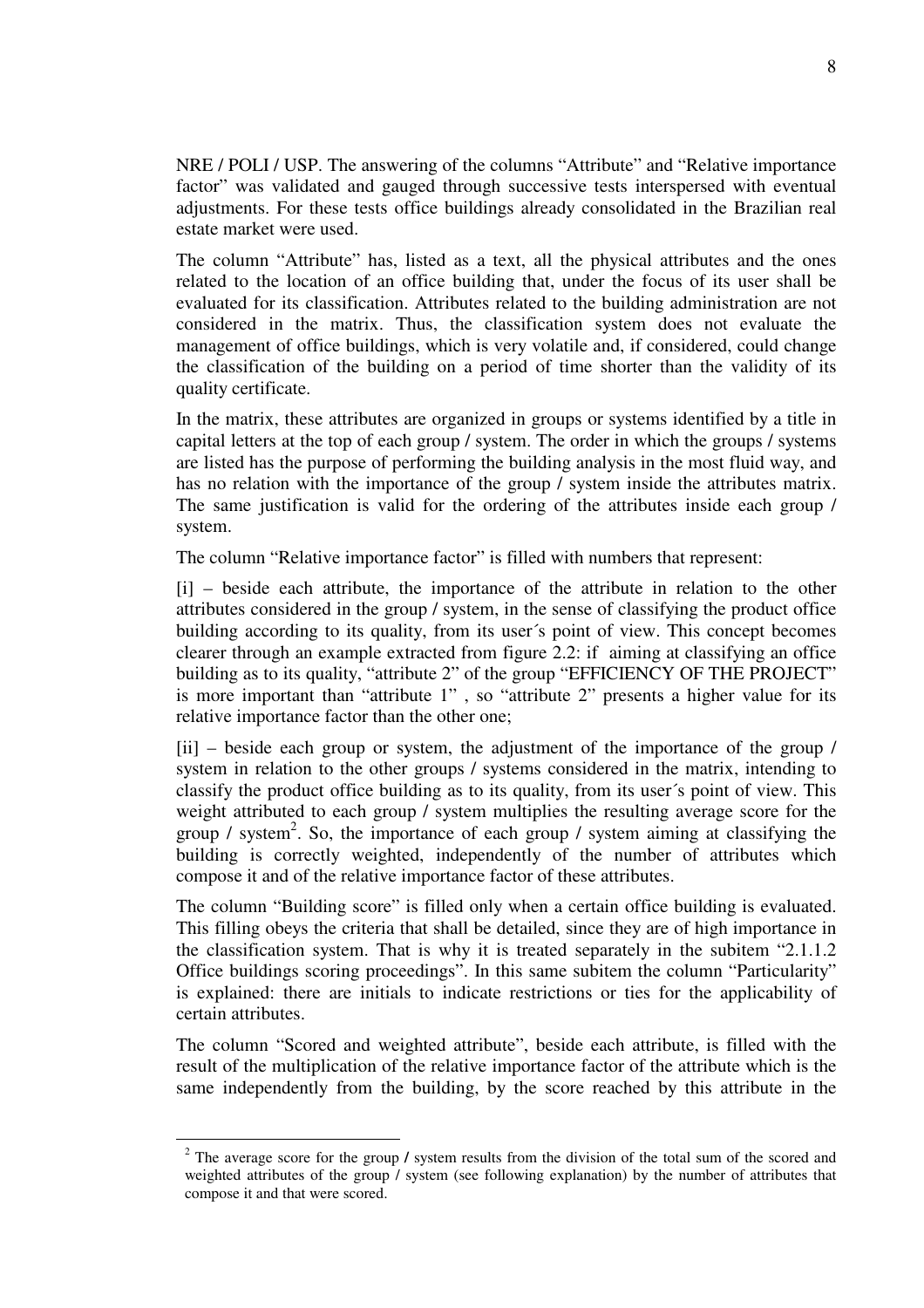specific case of the building being analyzed, this last one resulting from the judgment of the relator of the classification committee.

The column "Scored and weighted attribute", beside each group / system, is filled with the mark of the group / system scored (through its attributes) and weighted (through its relative importance factor). Computation of this mark follow these steps:

1<sup>st</sup> step) computation of the score of the group / system: total sum of the scored (particular judgment) and weighted (relative importance factor) attributes of the group / system;

 $2<sup>nd</sup>$  step) computation of the average score for the group / system: the score of the group / system is divided by the number of attributes which compose it and which are scored<sup>3</sup>;

 $3<sup>rd</sup>$  step) computation of the group / system scored and weighted mark: the average score for the group / system is multiplied by its relative importance factor.

The building final score is the total sum of the scored and weighted marks of the groups/systems.

These calculations algorithm is already considered in the structure of the attribute matrix, which calculates faster the final score of the building and prevents mistakes resulting from the computation.

For each analyzed building two final scores are obtained representing the classifications:

[i] – regional: the scored and weighted marks of all groups / systems in the attributes matrix are summed up;

[ii] national: excluding the group "LOCATION", the scored and weighted marks of all other groups / systems in the attributes matrix are summed up.

The final scores, that refer to the regional and national classification resulting from the attributes scoring in the matrix made by the relator of the classification committee, are due to his/her opinion on the analyzed building. The criteria to be followed for this attributes scoring are shown in the next subitem.

# **2.1.1.2 Office building scoring proceedings**

The column "Building score" is the only column of the attributes matrix which shall be filled when an office building is analyzed. The remainder of the attributes matrix is rigid and preestablished, independently from the building being evaluated.

The classification committee relator fills this column with scores, noted beside each attribute, due to the conditions detected for the attributes of the building being analyzed. This filling, of course, as every process which involves judgment, is not Cartesian, since it results from the opinion of the relator. Nevertheless, there are criteria to be followed for this fulfillment created in order to avoid deviations which are not resulting from the subjectivity intrinsic to the certification process.

<sup>&</sup>lt;sup>3</sup> There are some attributes of the matrix that sometimes are not scored. This depends on the characteristics of the building being analyzed, which is explained in the subitem "2.1.1.2 Office buildings scoring proceedings". The non-scored attributes are not considered for the computation of the average score for the group.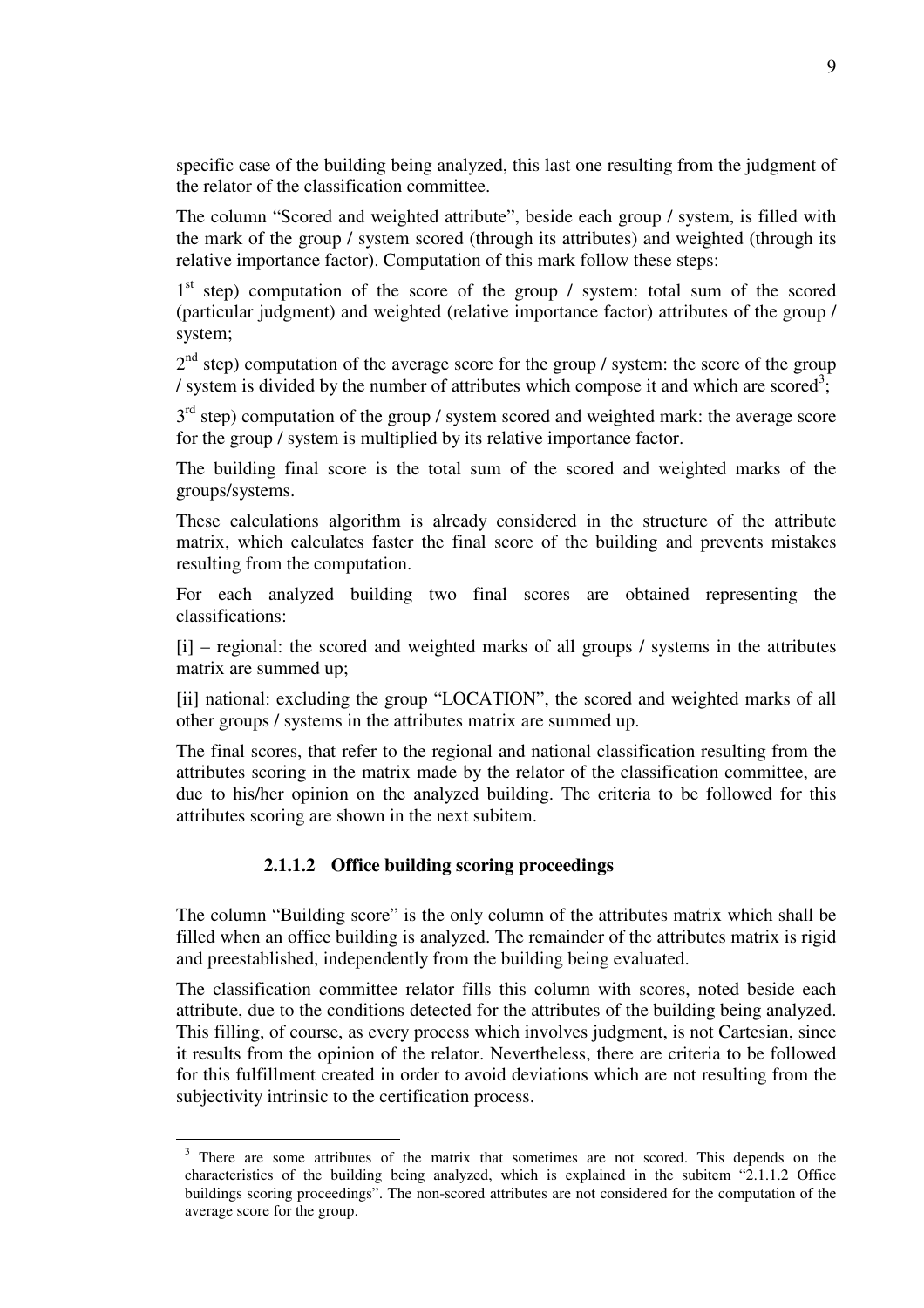The analyzed building attributes scoring is due to degree of adequacy to the highest construction standards corresponding to the market prevalent opinion (needs and anxieties of the office buildings user). The score may vary from perfect adequacy, when the highest mark is given to the attribute, to non-fitting to the standards that represent the prevalent market opinion, when the lowest mark is given to the attribute.

In front of each attribute listed on the column "Attribute" of the matrix, there is a brief nomination of possible construction standards for Brazilian office buildings. These nominations limit, and somehow equalize the judgment of the relators.

A gradation rule is used for this attributes scoring. The same gradation rule was established for all attributes. When only the presence or the absence of the attribute in the building is to be verified, only the two extreme scores of the rule, corresponding to YES or NO, are used. In other cases, the rule gradation varies discreetly between 0 or 10, and the score may take on any full value within this interval. The values 0 and 10 represent the minimum and the maximum possible scores, respectively, and value 5 represents the central value of the scale.

The office buildings have very different characteristics, even when comparing those shown in the same classification category. So, it would be ingenuous to imagine that the attributes matrix of this certification system would be fully and equally applicable to all Brazilian office buildings. So, in order to neither harm nor unfairly highlight the quality of the product being analyzed, the column "Particularity" was created in the attributes matrix.

Some attributes of the matrix have their evaluation restricted to certain characteristics of the building, while others have their analysis tied to one or more attributes, that may be considered or not in the matrix. In these cases, the column "Particularity" is filled with one or more initials indicating the particular tie or restriction, which are briefly explained beside the initials within the matrix.

Still concerning attributes scoring considered in the attributes matrix, it should be emphasized that during its analysis, the office building is taken as a product, and the attributes of this product should be evaluated as well, which has influence in its performance while adequate environment to possible activities development. So, it is evaluated: what is in the building, or what is assumed that will be, and in what detected conditions in comparison to reference standards. In this case is not the relation lessor/lessee that must be analyzed, and that is why the information about which agent provides the attribute does not interfere in the scoring. Therefore, the following criteria also must be followed to score the building:

[i] – it gets scored due to degree of adequacy to construction standards corresponding to market prevalent opinion: attributes provided to user by the building and attributes not provided to user by the building with quality standards imposed by the building;

[ii] – it gets minimum score (zero): attributes not provided to user by the building and which quality standards could be freely chosen by the space occupant, according to his/her criteria. The justification is that in this last case, we can not evaluate office building product performance due to occupant particular attitudes or free possibilities of mode of performance (case of vacant spaces).

The filling of column "Building Score" of the attributes matrix by the classification committee relator, according to criteria here presented and due to his/her judgment on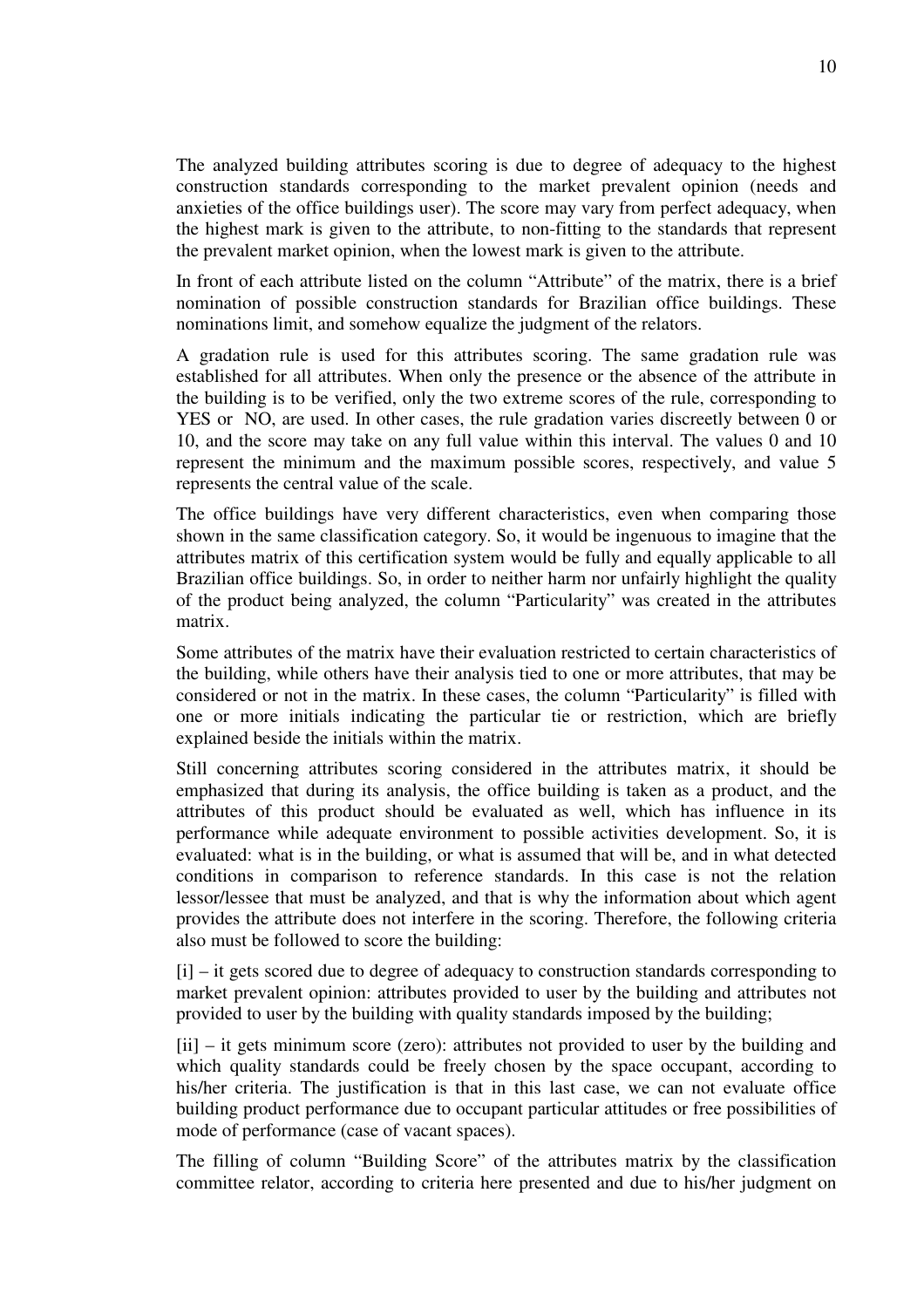building attributes conditions being analyzed, results in relator`s opinion on final scores (regional and national) of product being analyzed.

The other classification committee members do a critical analysis of scores given to attributes by relator, with the possibility of alteration. This is in detail in the subitem "2.1.4 Classification Process".

Therefore, since the classification committee is composed of 5 (five) members, including relator, for each analyzed building it is possible to have 5 (five) different final scores for each classification type (regional and national).

The path taken within the classification system between this point, where it is possible to have 5 (five) final scores for each building classification type, till the consolidation of regional and national classification of the building, is explained in the next subitems that describe the remaining of the classification system.

### **2.1.2 Classification scale**

The framing of final building score in the classification scale generates opinion on category / class in compliance with how to insert the building in the classification system.

There are two classification scales, one being used to generate opinion on regional classification and the other on national classification, from here on denominated regional scale and national scale, respectively.

As far as category quantities, as well as definition of the same, both scales are exactly the same. This is detailed ahead.

However, numerically the scales are distinct. This is necessary because the final scoring regarding regional classification results in the adding of scores of all groups / systems scored and weighted considered in the attributes matrix, whereas final scoring concerning national classification is a result from adding part of these groups / systems scores. That is, it proceeds as if two matrices were applied in order to classify each building, and the matrix used to obtain regional classification was more extensive than the one used to generate national classification. So, for the same building, its final scoring concerning regional classification is necessarily higher or equal to its final score concerning national classification, which is evident, since regional classification considers a bigger number of groups / systems.

The classes contained in the classification scales have their extremes numerically defined. These extremes, analogically to attributes matrix, are secret and therefore not presented in this text, since it is not the objective of this certification system to establish primer to office building projects in Brazil.

Each classification scale is constituted by 7 (seven) categories, identified by: AAA, AA, A, BBB, BB, B and C. If final office building score is lower than class C inferior extreme, it means that the building does not fit in the classification scale, therefore, NRE / POLI / USP will not issue quality certificate to such building. This level for undermost classification scales class was created because would not be coherent to consider in the same category buildings that in spite of presenting inadequate quality, are classification susceptible, even though the worst of all, and buildings that for its despicable quality, are not classification susceptible.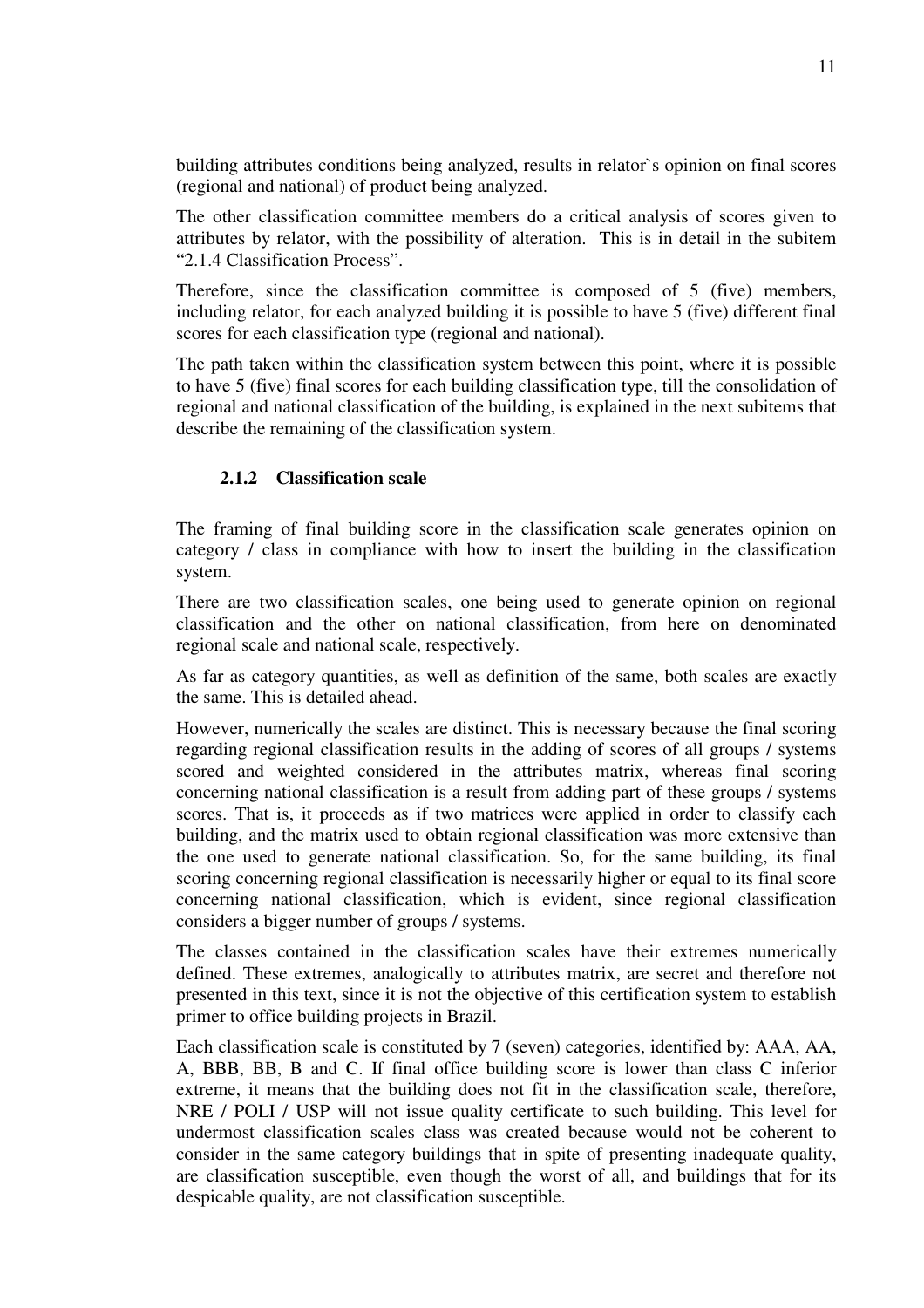Classes are originated from more or less measurements adherence taken in certain office buildings to this measurement desirable condition, defined as reference. This reference comprehends a set of building attributes and desirable condition of this attributes set, according to what is identified as market prevalent opinion concerning user`s needs and anxieties.

The definitions of classes are presented in each issued certificate. They are described in item "4. CLASSES DEFINED BY NRE / POLI / USP" of the office building quality certificate example, presented in the next chapter.

Analogically to edification final score, category suggestion in which to insert the building is particular to each classification committee member. That is because despite the fact that regional and national classification scales are unique, final scores to building can vary among this committee members. So, insertion of final scores to building in analysis in the regional and national classification scales can generate up to 5 (five) different opinions on regional classification and up to 5 (five) different opinions on national classification for the building.

Consolidation of office building regional and national classifications as per its quality happens in the classification committee meeting. In order to make this decision, this committee follows procedures here established. Such procedures, as well as the committee composition, are explained later in this chapter.

### **2.1.3 Classification committee**

Classification committee is composed of five professors and researchers of NRE / POLI / USP. To each office building analysis a classification committee member is appointed its relator, being all committee members capable of performing such assignment. The relator is the committee member who must visit the building to be certified and make report, expressing an opinion on the condition detected for attributes considered in the attributes matrix in case of the building under analysis.

A member of classification committee works as coordinator. He / she is indicated by general coordinator of NRE / POLI / USP. Committee coordinator designates relator of edification analysis to be done. Committee coordinator, exceptionally, has the arbitrary right to cancel the report of a certain relator completely, and designate new relator to restart classification process.

Classification committee meets to confront classifications suggested by each one of its members for the building under analysis, then issues opinion on the insertion of the building in question in the classification system according to certain category. For each building two opinions are issued, one referring to regional classification and the other to national classification. The difference between the two classifications is done through extension "Br" applied to national classification.

Detailing what was introduced in the beginning of this chapter, this committee is necessary to supply credibility to classification system, since it guarantees that the hierarchic classification of the building (category) represents the opinion of certificate issuing institution (NRE / POLI / USP), and not the opinion of the person analyzing the building (relator and committee member). This way, according to next subitem presented, it was defined a classification process that must be strictly followed.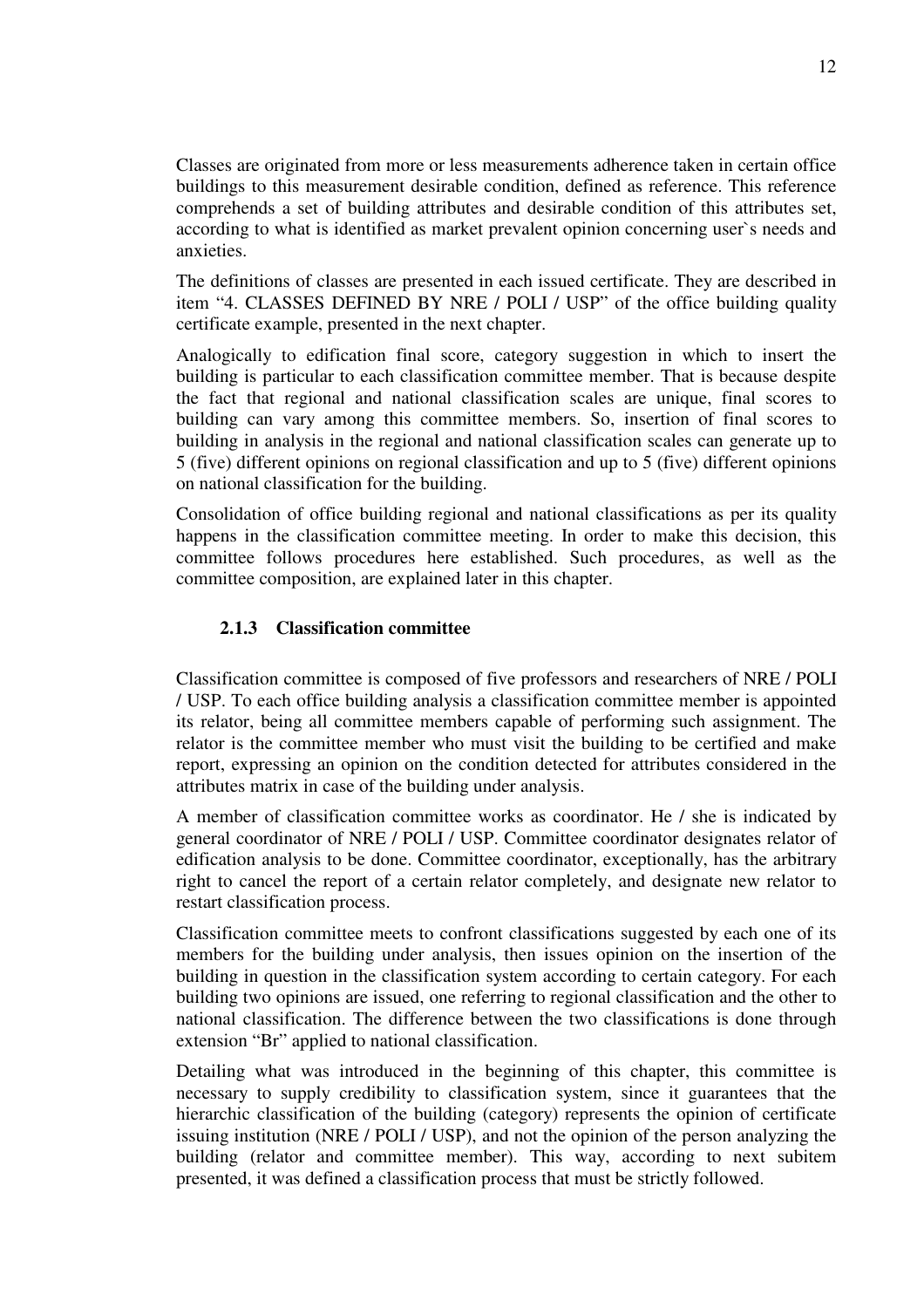# **2.1.4 Classification process**

The application routine of this certification system includes public steps and other secret ones. The classification process in itself is secret. It generates quality certificate of evaluated building, which is public and contains certification process overviews and class obtained for the building.

The classification process that is secret, includes:

[i] - analysis of the office building by relator belonging to classification committee: it is mandatory that relator visits the building in person;

[ii] - internal report (restrict disclosure to classification committee) with relator verification concerning visited office building: relator scores attributes of visited building due to detected condition of the same, following the criteria established to fulfill attributes matrix; relator highlights main positive and negative factors of the building under analysis;

[iii] - relator`s opinion on regional and national classification of the office building: considering the score given by relator to building attributes, the algorithm contemplated in the attributes matrix structure produces both final scores for the product under analysis, which when framed in the classification scales, generates both categories suggested by relator for insertion of the building in the classification system, one referring to regional classification and the other to national classification;

[iv] classification committee meeting for final opinion issuing concerning regional and national categories in which to insert office building, or to request new building analysis by another relator. There are rules that conduct decision making by this committee. These rules are established in articles, which was denominated CLASSIFICATION COMMITTEE DECISION REGIMENT.

From the result of classification process application, the NRE / POLI / USP builds the quality certificate of analyzed office building.

# **2.2 Quality certificate of the analyzed office building**

Office building quality certificate issued by NRE / POLI / USP defines the insertion of evaluated building in the classification system according to regional and national categories, originated from classification process application.

The certificate structure , which is public, includes:

[i] - certification process overview, which describes in a concise way the certification system fundamentals, the classification process and each category considered in classification system. Here aspects are clarified such as impartiality of certificate issuing institution and analysis comprehension, emphasizing that building management is not evaluated, and that Brazilian references are used to analyze office building performance from the user`s point of view. It is also mentioned that certified classifications result from NRE / POLI / USP judgment with respect to product. This information is standard and independent of building under analysis;

[ii] - overview of obtained classification, that is the summary of detected condition for attributes set, which justifies the insertion of building in the national and regional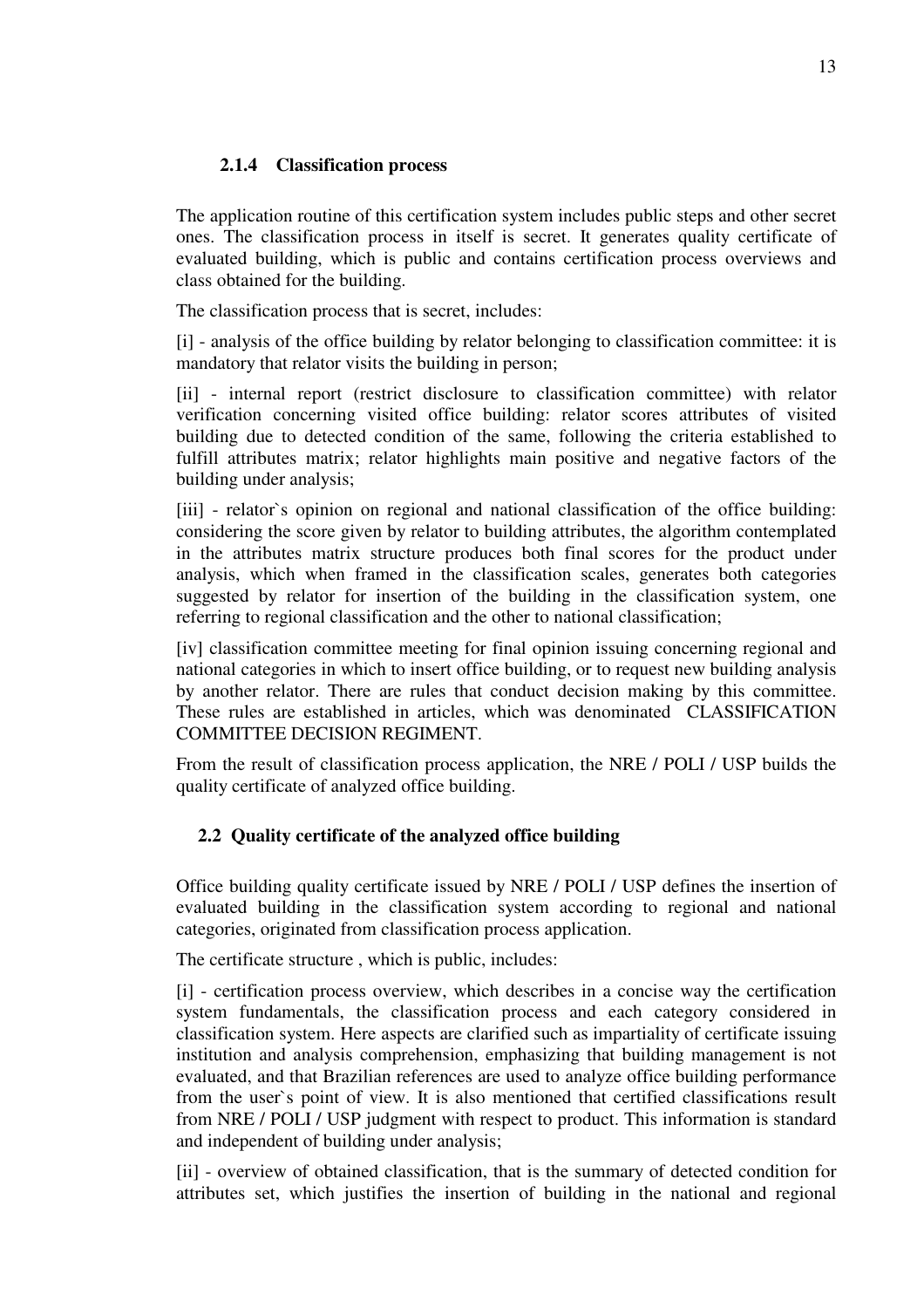categories. Here the main factors of evaluated product, positive and negative, are highlighted, as well as the validity of certificate. This information is particular to each analyzed building.

An example of office building quality certificate is presented in chapter 3.

Certificate validity term is explained in the next subitem.

# **2.3 Routine to verify the validity of the issued certificate**

Recapturing what was already presented in chapter "1.INTRODUCTION", office building is currently thought of as being adequate environment to business development and constituent part of the same, which requires these buildings to follow evolutions of technology, construction materials, architecture concepts and working organizational structures, as well as the moving of business centers within urban range, in order to better assist their occupants. This is the evidence of how perishable office building quality is.

So, there is a need to establish certificate validity term that expresses building perishable quality.

Validity term was established as 3 (three) years from certification date. This term coincides with defined term for classification system gauging, which is presented in the next subitem. In general, this term is necessary time for new standard knowledge (technological, constructive, architectonic, organizational, location) by the market added to necessary average time for idealization, conception and implementation of an office building set according to these new standards.

Once validity term is expired, office building must be submitted again to certification system for verification of its insertion in the classification system. The analysis routine is the same as the first certificate, and the new office building quality certificate is then issued by NRE / POLI / USP.

# **2.4 Mechanisms to update the classification system**

Classification system, subsystem of certification system, analogically to issued certificate for certain office building, is also perishable.

However, the procedures for its updating are not so simple as those described for certification validity verification, which is nothing more than reapplication of classification process to analyzed building.

Due to complexity involved in order to update classification system, it's divided in two steps:

[i] - gauging of classification system, and

[ii] - redoing of classification system.

Classification system gauging happens through its analysis, and eventual alteration of category frontiers that compose both classification scales (regional and national).

The interventions in the classification system for its redoing are deeper and consist in: [ii.a] – insertions and/or eliminations of attributes, with its relative importance factor, in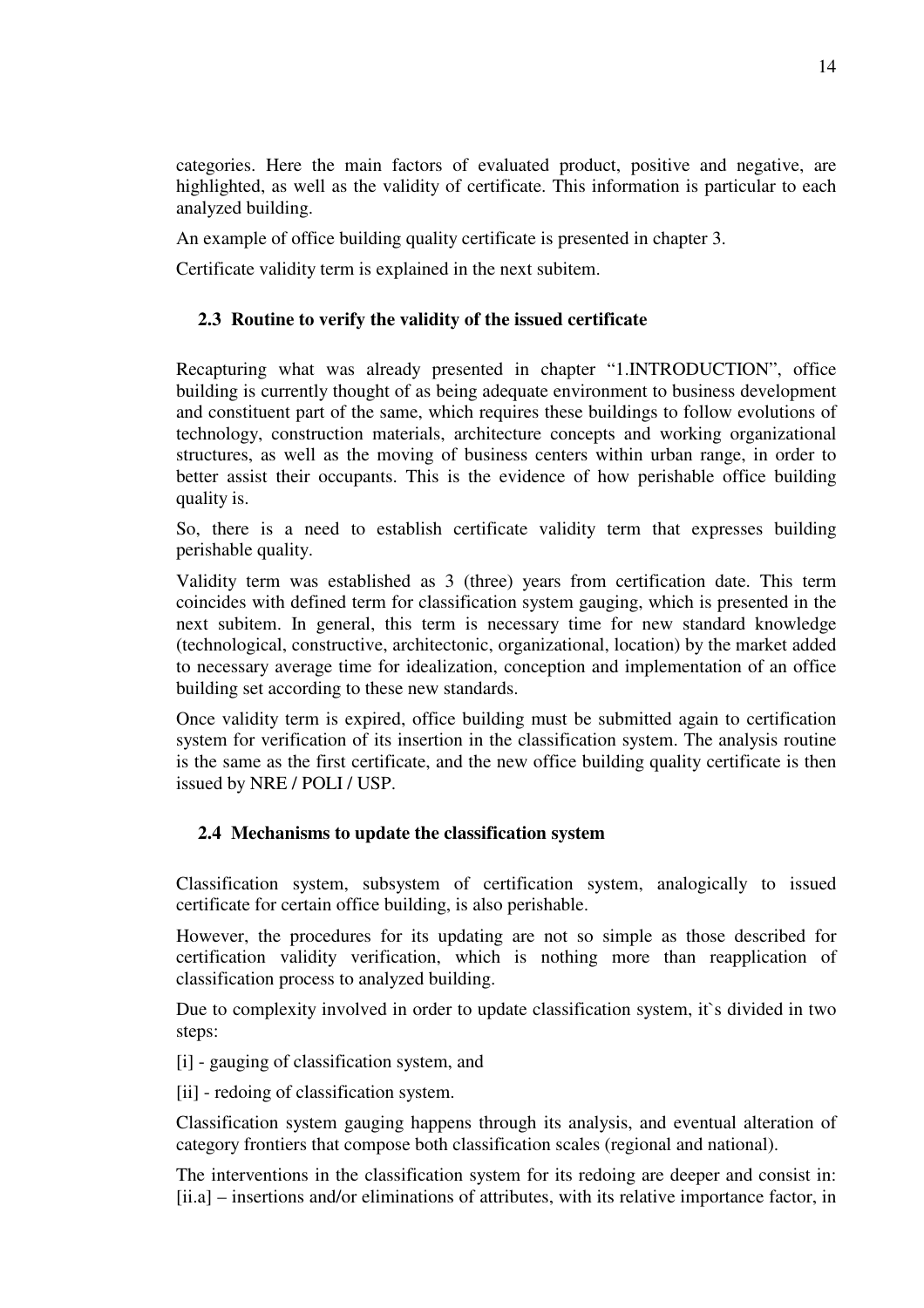the attributes matrix; [ii.b] – redefinition of relative importance factor of attributes and groups / systems in which they are organized, initially contemplated in the attributes matrix, and that will be kept; and [ii.c] – redefinition of classification scales. This way, the redoing of classification system (attributes matrix and classification scales) includes also the interventions done in the gauging step of this system (only in the classification scales). So, when classification system is redone, it is simultaneously gauged.

The procedures followed for system gauging are, however, simpler than those required for its redoing. Consequently, the system is gauged in a relatively short period, here defined as 3 (three) years after its initial elaboration or after each redoing, while the term established for its redoing is 6 (six) years.

So, the subdivision of classification system updating in two steps was the strategy adopted to enable its realization in a satisfactory manner, gauging the binomial  $\lceil$  term x intervention depth].

Terms here established are function of speed in which transformation happens in society, and that is why it may be altered in the future.

Society evolution implicates in the parameters alteration previously applied in the real estate market in terms of construction materials and processes, architectonic design, available technology in the building, company organizational structures, location, among others.

A certain period of time is necessary for consolidation of new parameters as reference in the real estate market. In addition is the period necessary for idealization, concept and implementation of an enterprise that contemplates this new parameters. This complete cycle requires a minimum period of time, estimated in 4 years for the Brazilian case.

However, during implementation phase of a certain office building in the Brazilian market, which takes around 2 years, market reference standards may already be having alterations. Until the term limit corresponding to half of its implementation cycle (in general, one year after the beginning of its implementation, in the Brazilian case), this building may insert these new standards, if desired. After this term, the building is considered rigid to alterations in its project. That is why the overlapping of total cycle of 4 years to half of the implementation phase of an enterprise already started, according to figure as follows. This figure illustrates the perception of market behavior as far as NRE / POLI / USP, which supports the adoption of mentioned terms.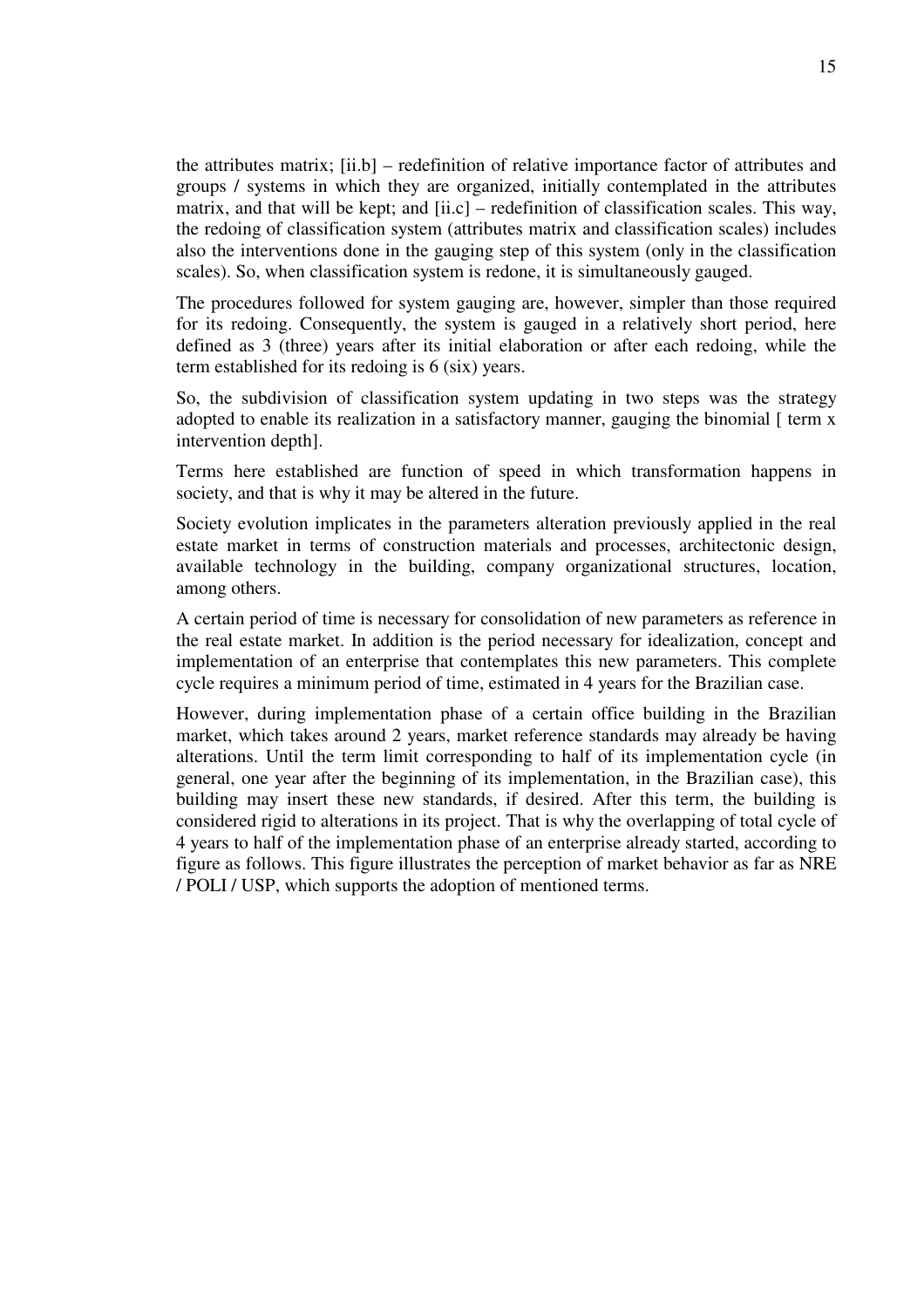

FIGURA 2.1 – JUSTIFICATION FOR ESTABLISHING A 3 YEAR TERM FOR CLASSIFICATION SYSTEM GAUGING AND FOR VALIDITY OF OFFICE BUILDING QUALITY CERTIFICATE.

The decisions on interventions involved in the classification system gauging process must be based on intense observations, covering all Brazilian office building classes.

The 6 year term established to redo the classification system is a bit more extensive than minimum duration estimated for the cycle that involves from the consolidation of new parameters in the real estate market to the end of enterprise implementation framed in these new parameters (4 years). The extension of 6 years is sufficient, since gauging is done in the system each 3 years, and according to market behavior perception by NRE / POLI / USP, which supports this certification system, the expected answer does not go through deviation within this period. Therefore, the redoing of classification system in a term less than 6 years, would be costing and would not cause any improvement in this system.

Analogically to procedures followed for elaboration of classification system, for its redoing attributes matrix, regional and national classification scales will be initially arbitrated. In case of attributes matrix specifically, for its arbitration, Delphi technique should be applied, interviews with building systems specialists and with participants from the Brazilian office buildings market should occur, and the behavior perception of the market in question by NRE / POLI / USP should be applied. The validation and gauging of attributes matrix and classification scales will be made right after, through consecutive tests, alternated with eventual adjustments. For this tests, it will be applied office buildings consolidated in the Brazilian real estate market.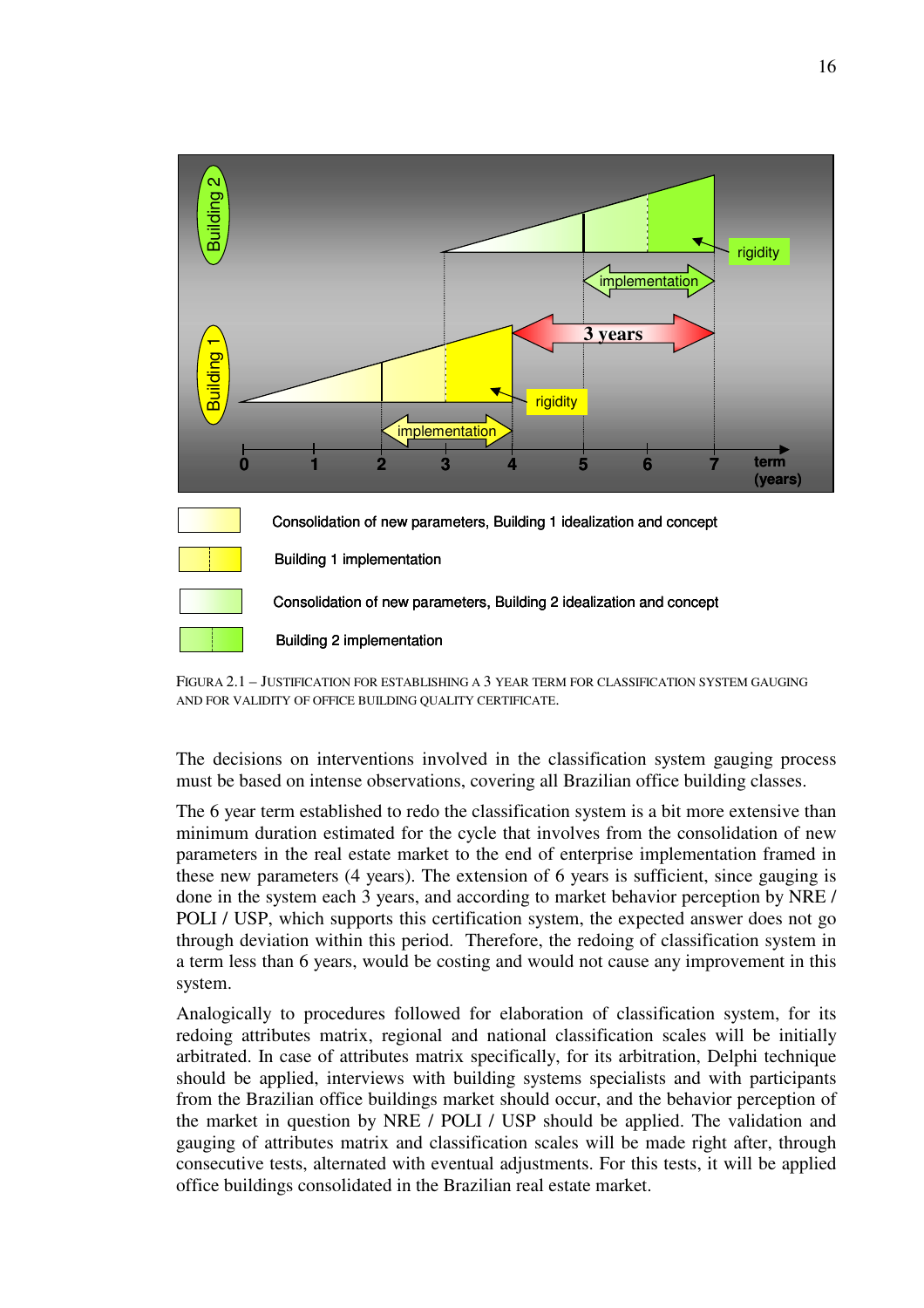In summary, with the binomials [term x intervention depth] here defined, it is intended following up, in a sufficient manner, of glimmering evolutions for Brazilian office buildings market by the certification system. Eventual alterations of these binomials may occur according to speed and pressure of society evolution that has repercussion in the Brazilian real estate market, which could only be detected in the future.

# **3 EXAMPLE OF OFFICE BUILDINGS QUALITY CERTIFICATE**

Each one of the components of the office buildings quality certification system in Brazil was defined, along with procedures and criteria for its application. This is described in chapter "2 DESCRIPTION OF THE QUALITY CERTIFICATION SYSTEM OF OFFICE BUILDINGS IN BRAZIL". Recapturing, this certification system is made of:

### [i] - **classification system:**

- [i.1] **attributes matrix**;
- [i.2] **classification scale**; and
- [i.3] **classification committee**.

[ii] - **issuing of a certificate**, by NRE / POLI / USP;

[iii] - **routine to verify validity of this certificate**; and

[iv] - **mechanisms to update the classification system**.

Here is presented only the missing detail in that chapter, which is the example of office building quality certificate, issued by NRE / POLI / USP for the building submitted to this certification system.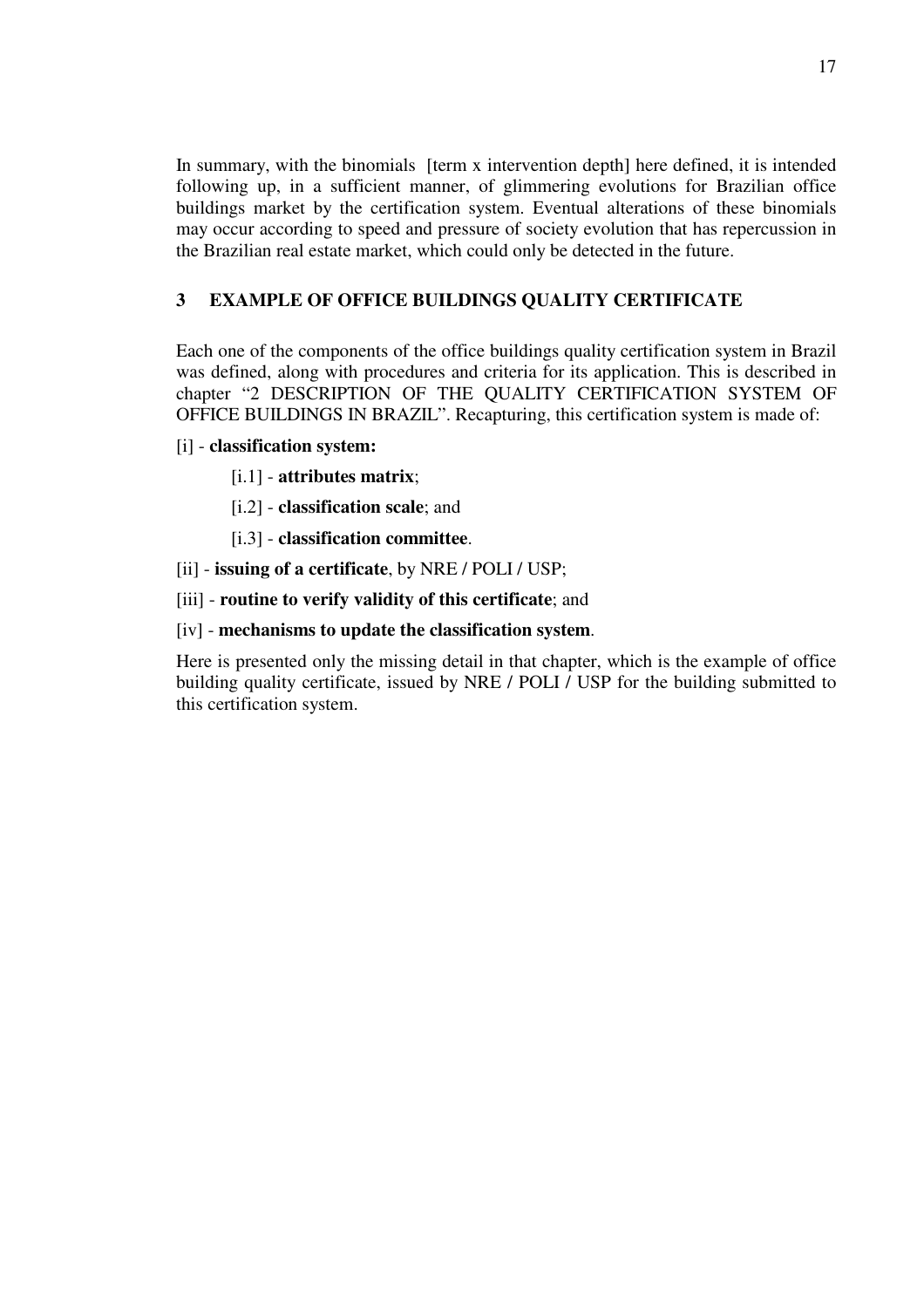

# **NÚCLEO DE REAL ESTATE REAL ESTATE RESEARCH GROUP**

| <b>CERTIFICATE</b>                   |                         |                          |  |  |
|--------------------------------------|-------------------------|--------------------------|--|--|
| <b>BUILDING</b>                      | <b>QUALITY ANALYSIS</b> |                          |  |  |
|                                      | <b>CLASS</b>            |                          |  |  |
| FL                                   | <b>AAA</b>              | .Br                      |  |  |
| (fictitious name to not identify it) | <b>AAA</b>              | in the city of São Paulo |  |  |
| <b>CLASSIFICATION VALID UP TO</b>    | <b>August / 2007</b>    |                          |  |  |
| AU AVATE                             |                         |                          |  |  |

#### **1) CERTIFICATION SYSTEM FUNDAMENTALS**

Real Estate Research Group of Polytechnic School of the University of São Paulo (NRE) is a body with independent performance in the Brazilian office buildings market. NRE analyzes and classifies office buildings, according to quality analysis criteria.

The classification granted to each building represents the NRE supported opinion from the application of models and criteria developed in its environment:

these models and criteria were conceived supported by prevalent opinion detected among participants of Brazilian office buildings market, submitted to adjustments;

these models and criteria are not available to the public and are kept secret, since it is not the institution objective to establish any primer to office building projects in Brazil, but only to offer the service to classify them according to criteria settled by it.

Quality analysis of Brazilian office buildings is done from user`s point of view: quality reference applied in the analysis was built from this point of view and contemplates edification attributes that influences its performance while adequate environment for user activity development.

For quality analysis, building physical attributes and its location are considered: these are the attributes considered in the quality reference applied in the analysis. Attributes related to building administration are not considered, that is, this certification system does not evaluates office building management.

For each analyzed building two scores are attributed, represented by letters:

national classification: contemplates only building physical attributes, ignoring location. The score is followed by extension "Br" in order to differentiate from the other classification;

regional classification: contemplates building physical attributes and its location within a certain office market.

The application of this certification system is restricted to Brazilian office buildings market: the quality reference applied in the analysis is related to cultural, political, climatic, technological, economical and legal aspects among others, which are particular to each country.

This certification system does not cover all attributes contained in regulations related to office buildings in Brazil, since it is not the objective. On the other hand, attributes not standardized but considered important by office building users to develop their tasks adequately are contemplated. So, the attributes considered in the quality reference applied in the analysis are those noticed by this buildings user.

**This Certificate has a validity term of 3 (three) years.** The date, when attributed scores for the building expire, is indicated. This validity term was established due to glimmered evolution for the Brazilian office buildings market, resulting in alterations of parameters applied by this market, in terms of constructions materials and processes, architectonic design, technology available in the building, company organizational structures, location, among others. Seeing that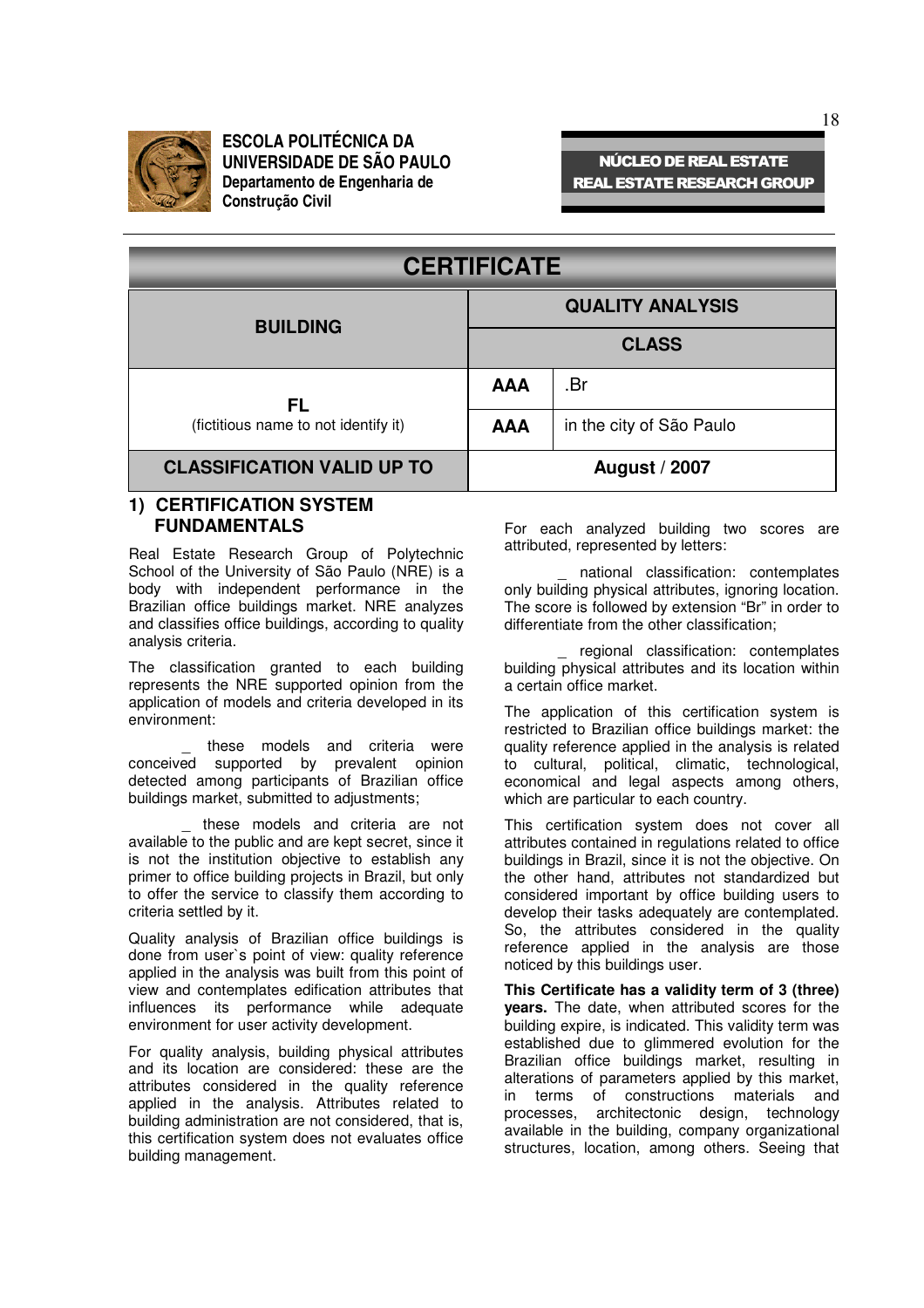

the speed of these alterations can eventually outdo current expectations, validity term could be reduced in the future. NRE stays alert to eventual changes on scores granted within inferior period to Certificate`s validity. In this case, classification alterations will be communicated to Contractor by informative report (and to market, through its site www.realestate.br ).

#### **2) CLASSIFICATION PROCESS**

The classification process followed to issue this Certificate includes obligatorily the following steps:

i. **Indication of the relator**: after the signing of the contract the relator belonging to classification Committee is indicated. The relator constitutes the main channel of the NRE to receive information about the product being analyzed.

ii. **Office building analysis by relator**: the relator visits the building to obtain necessary information to classify it.

iii. **Internal report elaboration**: in this document the relator registers his/her findings about the visited building and suggests its national and regional classifications.

iv. **Classification Committee meeting**: the scores (national and regional) suggested by the relator for the building are submitted to NRE Classification Committee judgment.

v. **Certificate preparing**: Classification Committee final opinion concerning building scores (national and regional) constitutes NRE judgment with respect to product quality, according to presented quality reference.

vi. **Classification divulging**: classifications (national and regional) divulging depends on express authorization of the Contractor. NRE will make available in its site www. realestate.br the score, or only the indication that the building is classified with authorization of the Contractor.

**NÚCLEO DE REAL ESTATE REAL ESTATE RESEARCH GROUP** 

#### **3) CLASSIFICATION OBTAINED BY THE BUILDING**

The building was analyzed and judged according to quality parameters defined in the NRE Attributes Matrix of Office Buildings Quality.

Based on conditions detected for each attribute of the Classification Matrix, the NRE Classification Committee, in a meeting in August, 2004, attributed the following scores to the Building FL:

#### **\_class AAA . Br.**

#### **\_class AAA , in the city of São Paulo.**

The scores given to the attributes set of the Building and the resulting score are adherent to the requirements for classification according to the scores designed for all the attributes set of the classification matrix.

Concerning the attributes groups

EFFICIENCY OF THE PROJECT AIR CONDITIONING AND VENTILATION GAS SYSTEM ELECTRICAL SYSTEM FIRE DETECTION AND FIGHTING SYSTEM TELECOMMUNICATION / INFORMATION SYSTEM PARKING ELEVATORS ACOUSTIC TREATMENT LOCATION, the building obtained scores in the same level or superior to the class reference scores.

Concerning the attributes groups

DIFFERENTIALS OF THE PROJECT PLUMBING SYSTEM LIGHTING SYSTEM PROPERTY SECURITY FACADE, the scores were below the class reference scores.

The construction of the Building FL was finished in April 2003. It has 17 office floors and a total private area of 59,304  $m^2$ , according to the Contractor. The private area of each floor varies between 1,283  $m^2$  and 2,219  $m^2$ .

It is located on Av. Brigadeiro Faria Lima, in a region considered of prestige in the current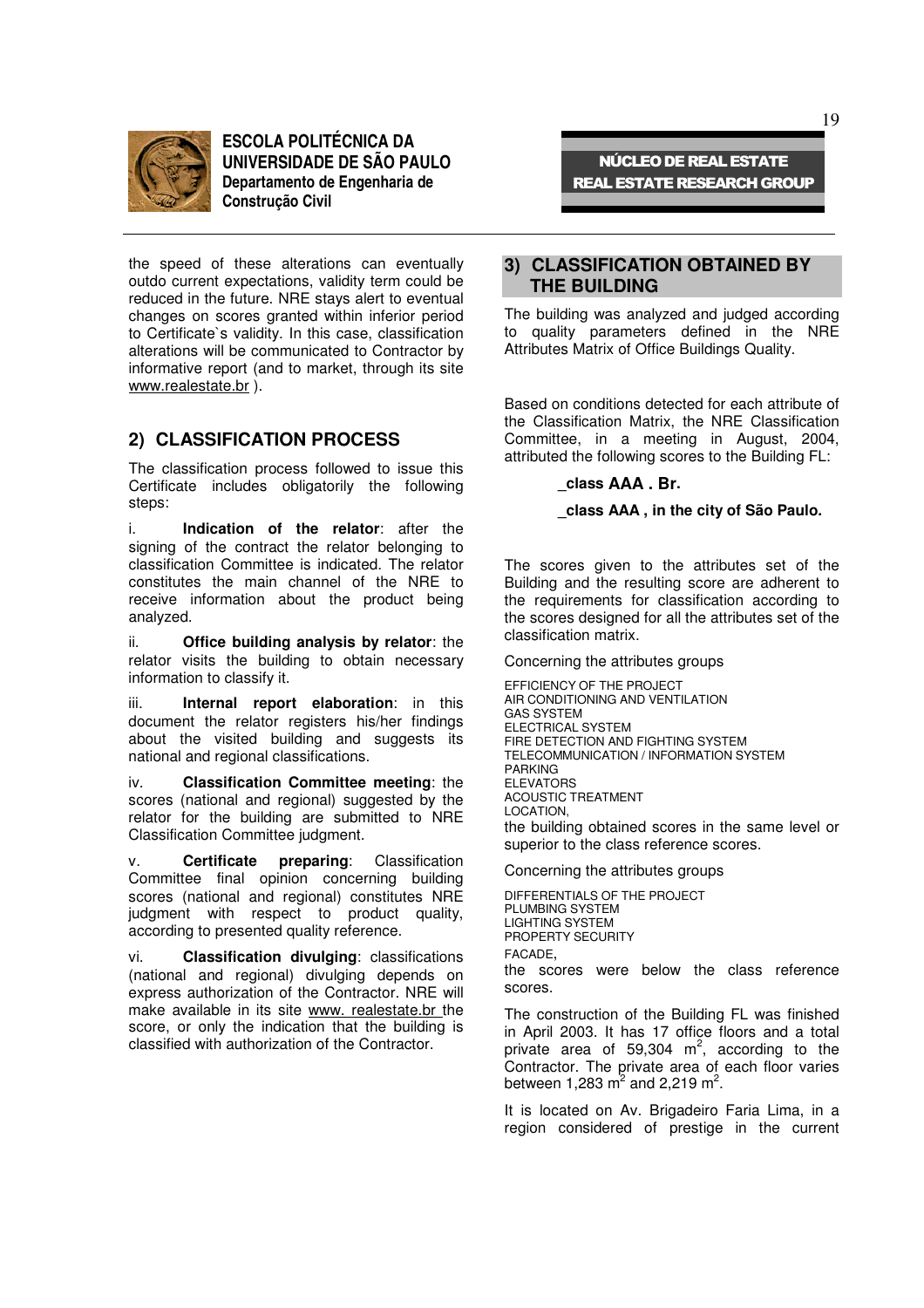

scenery of office buildings market in the city of São Paulo.

The classification given reflects the highest quality, in the considered scale, and this quality is almost invulnerable, once Certificate's validity term is expired. Factors that induce up and down the scores are described as follows.

#### **Factors with scores equal or higher than the class reference**

The conditions detected for these building attributes had an exceptional adequacy to the current highest construction standards and these attributes were considered positive differentials in the Building class, even if they may belong to groups of attributes that had a score that is inferior to the class reference.

Efficiency of the project: floor private area (for corporative user), floor shape, flexibility for opening the slab for the construction of private internal staircases, imposed material for internal walls, ceiling height, raised floor, height between ceiling and roof, shafts.

Differentials of the project: heliport, smoking room.

Air conditioning (AC)/ ventilation system: existence of thermo-accumulation central, system´s continuous performance even in case of electrical energy absence, energy consumption by the AC system below the average (two chillers, out of a total of three, are gas operated).

Gas system: isolation of the gas distribution system.

Electrical system: individual metering of electric power consumption, emergency generators (they supply all the common area and part of the private area).

\_ Fire detection and fighting system: computerized building abandonment control by zones, fire stopping in shafts, fire dampers in air conditioning ducts, hot line telephone system for direct communication with the fire command center operator, possibility of different firefighting system due to use (gas).

Telecommunication / information system: existence of service stations for

telecommunications providers, availability of resources in the current highest standards.

**NÚCLEO DE REAL ESTATE REAL ESTATE RESEARCH GROUP** 

Property security: presence detectors in certain common areas, detectors of opened fire rated doors.

Parking: individual disposition of parking spaces, covered parking spaces / total parking spaces rate, independent access for trucks, docks.

Elevators: quantity of elevators, elevator serving docks, basement floors exclusive elevators, security elevator, service elevators' load capacity, main elevators' speed, internal size of service elevator cabin, all elevators supplied by emergency generators.

Acoustic treatment: acoustic sealing (horizontal and vertical) in the internal finishing of the facade (curtain wall); adequate treatments in generators' room.

Location: edification's visibility, upgrading urban region, neighborhood, services in the Building neighborhood.

The location considered among the positive factors for the building score has summed up quality to the building when its regional classification was judged. Since the building is already situated in the highest level of the national classification scale, that is, without regards to its location, the benefic contribution of location was in the sense of keeping it in the highest scale class, this time the regional scale.

#### **Factors with scores inferior to the class reference**

The conditions detected for these building attributes were most distant to the Building class highest construction standards. Even though, the negative contribution of these attributes was very small within the final scores and within its groups scores, and did not harm the high scores obtained.

Efficiency of the project: there is no exigency as to the material of the ceiling in the private area, neither of its execution form, no exigency as to the material of the raised floor in the private area (these attributes are freely chosen according to the occupant's criteria).

 $20$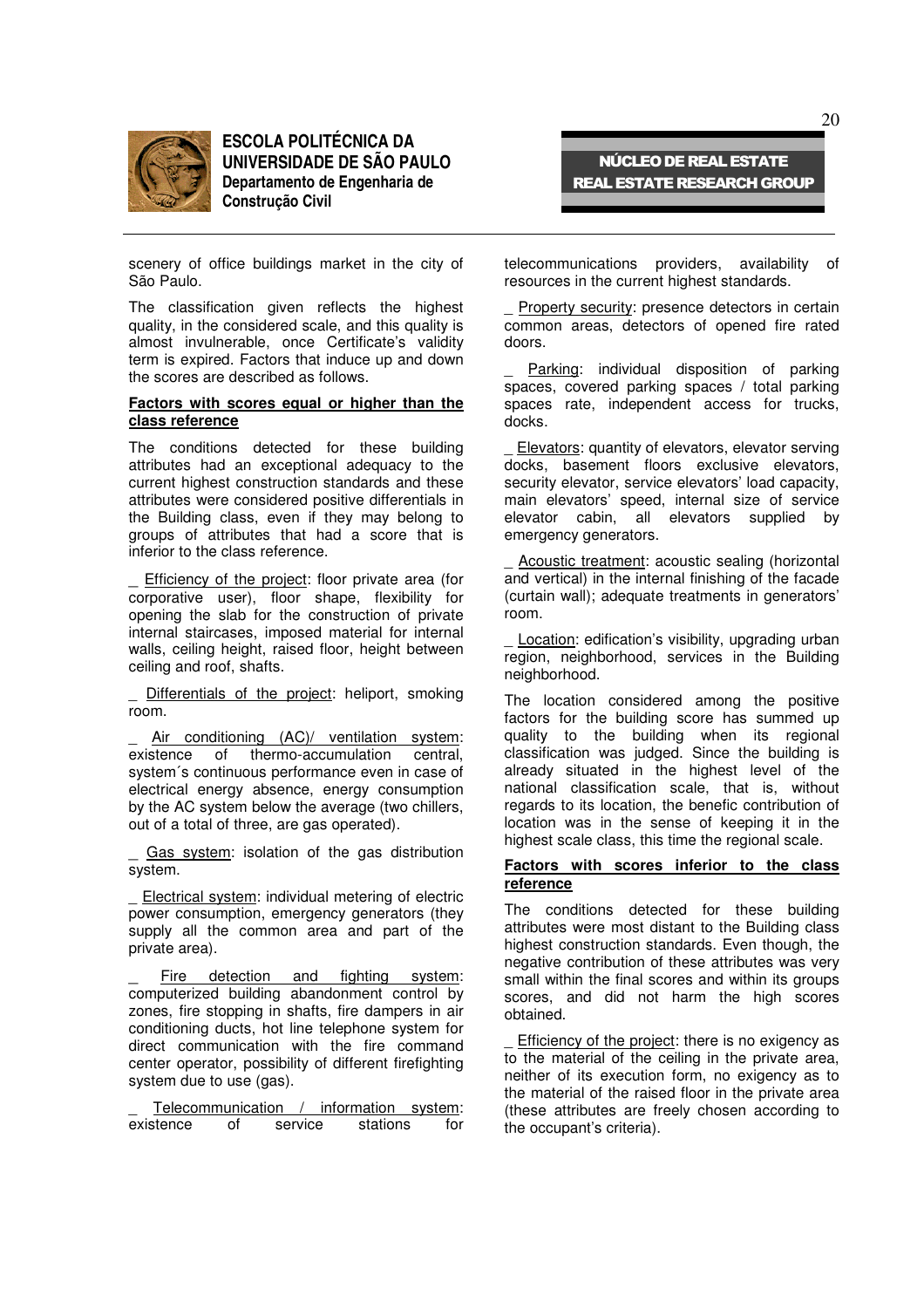

Differentials of the project: there are not facilities for meetings and corporative events, there is not any coffee shop.

Plumbing system: non-existence of water reusing system, of rain water collecting and treatment system for certain uses, of underground water drainage system for certain uses.

Lighting system: there is no exigency as to luminaries, lamps, reactors, illumination in private areas (these attributes are freely chosen according to the occupant's criteria).

Property security: quantity of pedestrian entrances in the building, CCTV cameras not associated to alarms and without night vision (infrared).

Facade: thermic control and cleaning of the material most used as facade covering (glass), curtain wall.

#### **4) CLASSES DEFINED BY NRE**

NRE uses two classification scales in its analysis, one to generate opinion on the regional classification and the other on national classification.

In spite of being numerically distinct, the scales are equal as to quantity of categories, as well as to their definition.

Each classification scale is composed of 7 (seven) categories, defined as follows:

**Class AAA**: highest quality and almost invulnerable. Exceptional adherence of the conditions detected for the building set of attributes to the current highest construction standards, corresponding to market prevalent opinion (necessities and anxieties of the user), according to models and criteria developed by NRE. Once certificate validity term is expired, this adherence is most unlikely to be adversely affected by foreseeable evolutions of real estate market standards in terms of construction materials and processes, architectonic design, available technology in the building, company organizational structures and location within the urban range, this last parameter is used only for regional classification.

**Class AA**: very high quality and not significantly vulnerable. Excellent adherence of the conditions detected for the building set of attributes to the current highest construction standards. construction corresponding to market prevalent opinion (necessities and anxieties of the user), according to models and criteria developed by NRE. Once certificate validity term is expired, this adherence is not significantly vulnerable to foreseeable evolutions of real estate market standards in terms of construction materials and processes, architectonic design, available technology in the building, company organizational structures and location within the urban range, this last

parameter is used only for regional classification.

**NÚCLEO DE REAL ESTATE REAL ESTATE RESEARCH GROUP** 

**Class A**: high quality and very little vulnerable. Very good adherence of the conditions detected for the building set of attributes to the current highest construction standards, corresponding to market prevalent opinion (necessities and anxieties of the user), according to models and criteria developed by NRE. However, once certificate validity term is expired, this adherence may be more vulnerable than the adherence of higher classes, to foreseeable evolutions of real estate market standards in terms of construction materials and processes, architectonic design, available technology in the building, company organizational structures and location within the urban range, this last parameter is used only for regional classification.

**Class BBB**: good quality and little vulnerable. Good adherence of the conditions detected for the building set of attributes to the current highest construction standards, corresponding to market prevalent opinion (necessities and anxieties of the user), according to models and criteria developed by NRE. But, once certificate validity term is expired, this adherence is more probably adversely affected than the adherence of the higher classes, by foreseeable evolutions of real estate market standards in terms of construction materials and processes, architectonic design, available technology in the building, company organizational structures and location within the urban range, this last parameter is used only for regional classification.

**Class BB**: regular and vulnerable quality. Regular adherence of the conditions detected for the building set of attributes to the current highest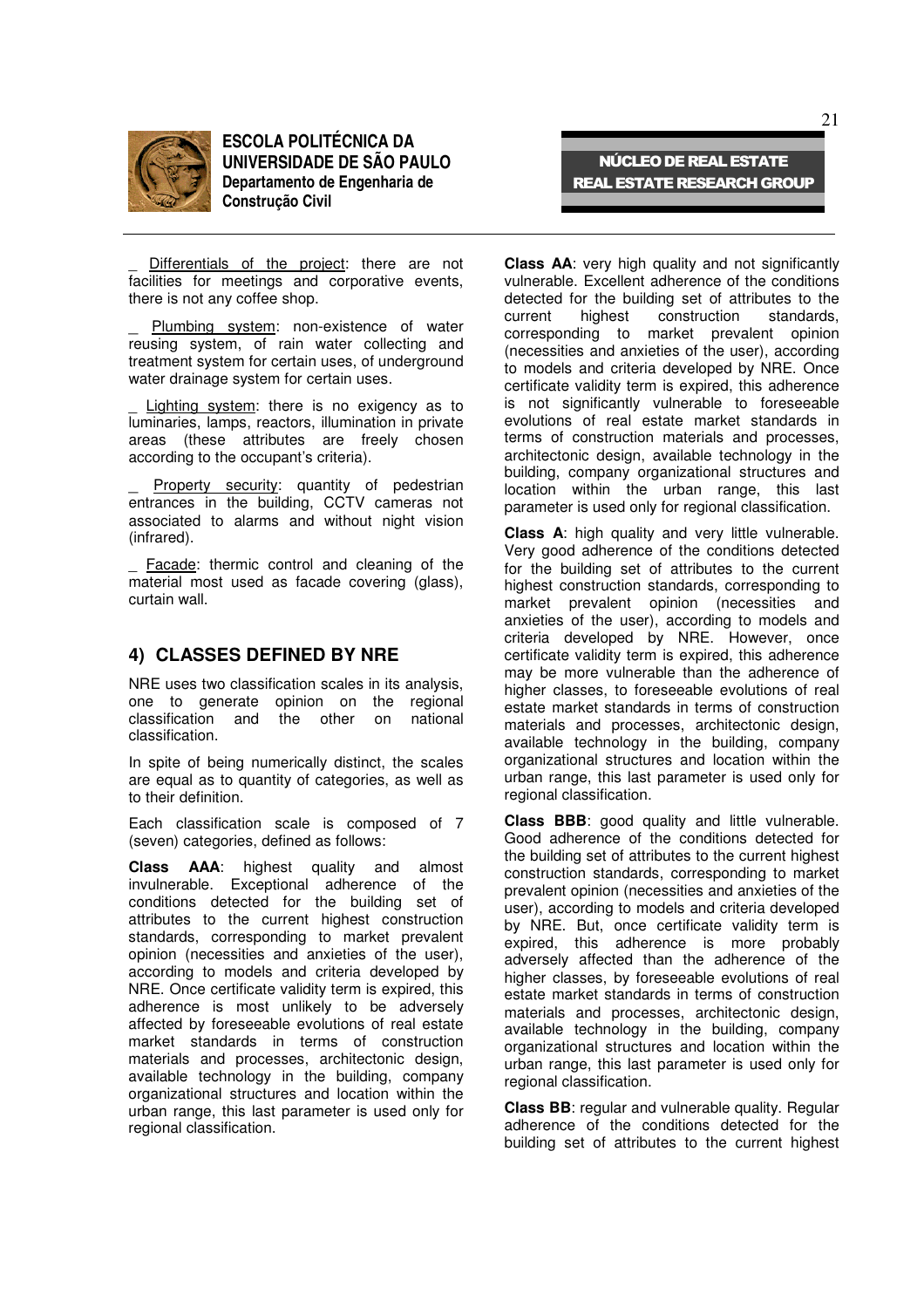

**NÚCLEO DE REAL ESTATE REAL ESTATE RESEARCH GROUP** 

construction standards, corresponding to market prevalent opinion (necessities and anxieties of the user), according to models and criteria developed by NRE. Once certificate validity term is expired, it is probable that this adherence be adversely affected by foreseeable evolutions of real estate market standards in terms of construction materials and processes, architectonic design, available technology in the building, company organizational structures and location within the urban range, this last parameter is used only for regional classification.

**Class B**: minimum quality and very vulnerable. Minimum adherence of the conditions detected for the building set of attributes to the current highest construction standards, corresponding to market prevalent opinion (necessities and anxieties of the user), according to models and criteria developed by NRE. Once certificate validity term is expired, it is very probable that this adherence be adversely affected by foreseeable evolutions of real estate market standards in terms of construction materials and processes, architectonic design, available technology in the building, company organizational structures and location within the urban range, this last parameter is used only for regional classification.

**Class C**: inadequate and highly vulnerable quality. Inadequacy of the conditions detected for the building set of attributes to the current highest construction standards, corresponding to market prevalent opinion (necessities and anxieties of the user), according to models and criteria developed by NRE. Once certificate validity term is expired, it is highly probable that this inadequacy be adversely affected by foreseeable evolutions of real estate market standards in terms of<br>construction materials and processes. construction architectonic design, available technology in the building, company organizational structures and location within the urban range, this last parameter is used only for regional classification. After this term, it is highly probable that the building quality turns into a despicable one and the building does not fit in this classification scale anymore.

It is possible that the analyzed building does not reach the minimum level of quality considered in

each classification scale, and then NRE does not issue this Certificate to such building.

### **5) CLASSIFICATION COMMITEE**

*Classification Committee is composed of professors and researchers of the NRE, identified in this section of the Certificate.*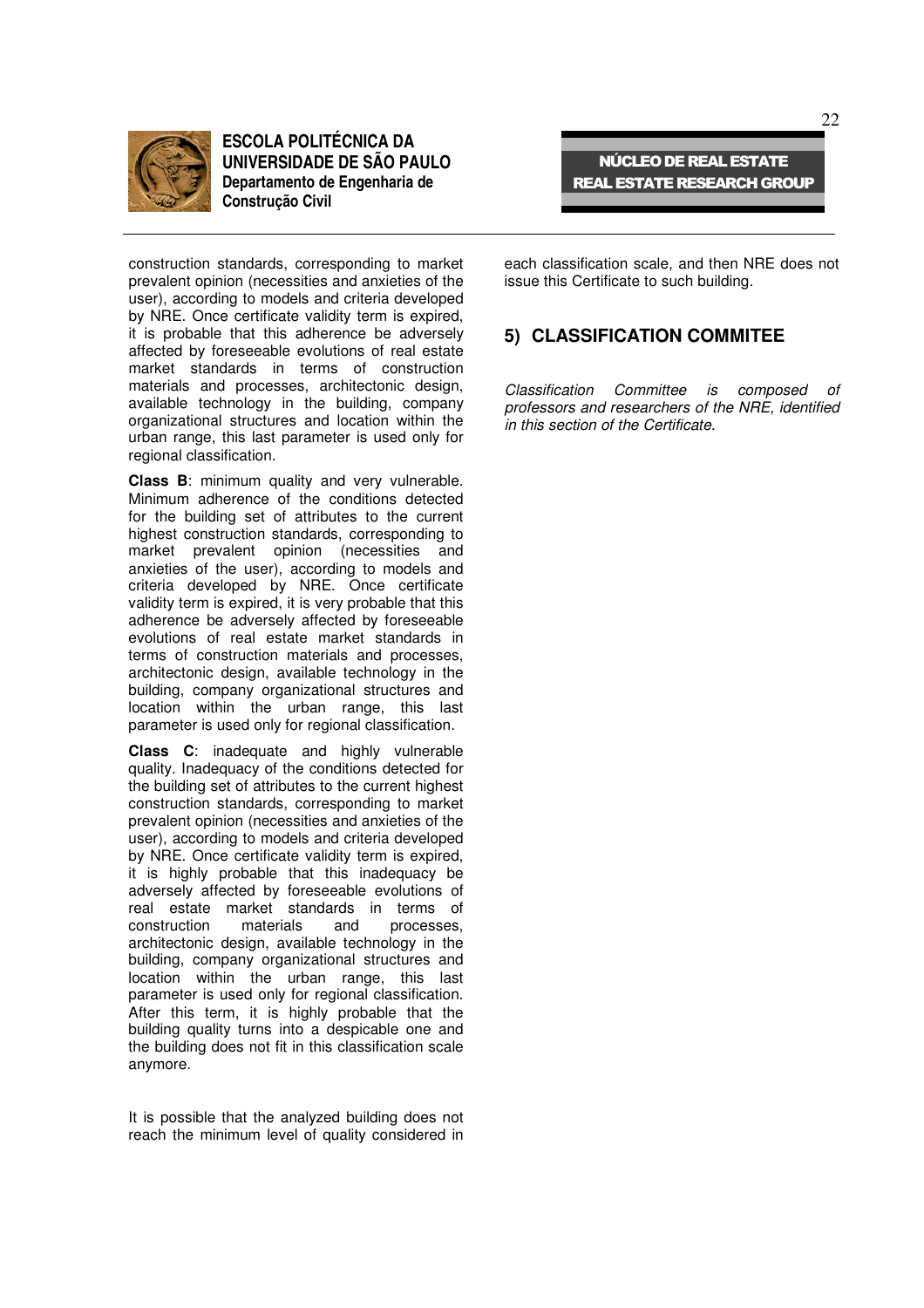# **4 FINAL CONSIDERATIONS**

The great classification diversity currently applied in the real estate market in reference to office buildings quality aroused the interest on this subject.

Office buildings market studies, including Brazilian and international markets, made explicit the absence of solid criteria to be followed in order to issue these classifications, which result from casual and particular judgments of companies / individuals involved with building under analysis.

So, it was corroborated the convenience of having a quality certification system to make the office buildings market hierarchical in a discerning, impartial and single way. Furthermore, this certification system should also consider quality perishability of these buildings.

This office building quality certification system was elaborated meeting described requirements, with adequate application to the entire Brazilian market.

From the operation of the above-mentioned system, the quality certification service of product in question started to be offered to office buildings market in Brazil by NRE / POLI / USP, from the second semester of 2004 on.

Therefore, this certification system will reflect in this segment of real estate market through information quality improvement produced on their buildings. It is up to the market to adopt it in order to contribute to its own evolution. In this sense, several participants of this market, conscious of this lack, moved forward collaborating with the research and becoming interested in the results. Furthermore, there is the following representative chart of office buildings quantity submitted to the NRE / POLI / USP system during its ten first months in operation, as well as regional classifications issued (city of São Paulo):

| <b>CLASS</b> | PRIVATE AREA (M <sup>2</sup> ) |
|--------------|--------------------------------|
|              |                                |
| AAA          | 141,200                        |
| AA           | 19,500                         |
| A            | 142,200                        |
| <b>BBB</b>   | 6,300                          |
| ВB           |                                |
| в            |                                |
| C            |                                |
|              |                                |
| <b>TOTAL</b> | 309,200                        |
|              |                                |

TABLE 4.1 - OFFICE BUILDINGS PRIVATE AREA SUBMITTED TO THE NRE / POLI / USP SYSTEM AND REGIONAL CLASSIFICATIONS ISSUED (CITY OF SÃO PAULO).

As far as characteristics of elaborated certification system, besides its restrict applicability to office building product located in Brazil, it is important to emphasize the intrinsic subjectivity to it, as well as its impartiality.

This certification system reflects the subjective opinion of the certificate issuing institution, even though it has objective components and fundamentals.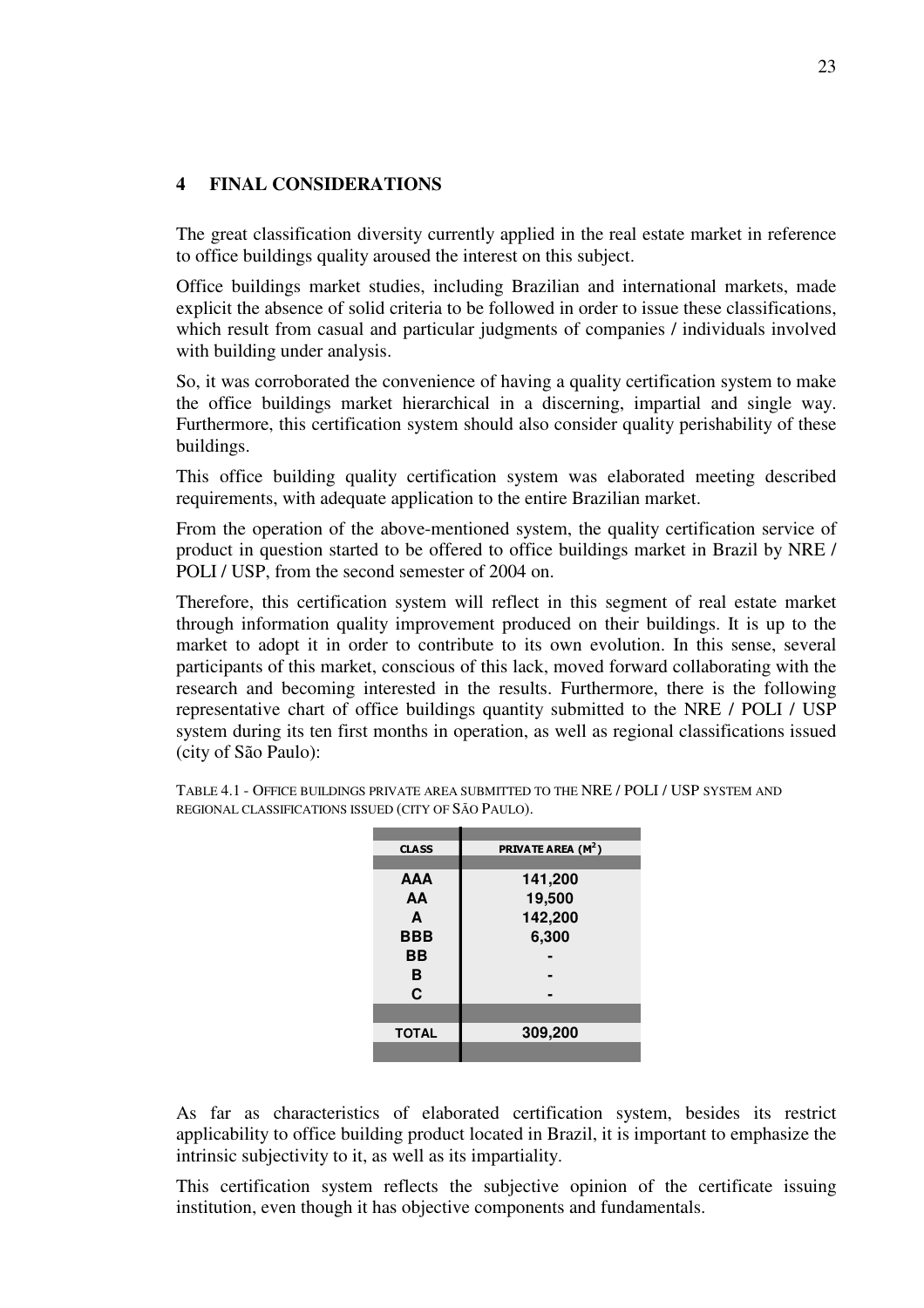In this sense, building insertion in certain category is objective, since it results from framing in the classification scale the scores generated by the attributes matrix.

On the other hand, the filling of attributes matrix is subjective: even though there are conducting criteria, it involves judgment.

Also, are not Cartesian the procedures followed for the organization of this matrix and the classification scales, since their structure is a result of initial arbitration followed by gauging and validation.

However, such matrix was structured seeking impartiality, with support of prevalent opinion detected among market participants, which was accepted as valid, except for some adjustments.

Still aiming impartiality of this certification system, the classification committee was established. It is responsible for the opinion on building classification. So, the subjectivity is transferred to institution ambit, detaching from the individual who at first judges the building through filling in attributes matrix. Since the institution has independent performance in the Brazilian office buildings market, even though opinionative, the classification issued by it is impartial.

In summary, the score granted to analyzed building represents the impartial and supported opinion of the institution from the application of models and criteria developed in its environment.

At last, there are two important comments about such models and criteria:

[i] - they are particular to the institution, and therefore, classification issued by it should not be compared to classification issued by other institutions or in other countries;

[ii] –the same way that risk classifying agencies (rating agencies) proceed, these models and criteria are not available to the public, and are kept secret, once it is not the institution objective to establish primer to office building projects in Brazil, but only to classify them.

# **4.1 Expansion of the system applicability**

This quality certification system of office buildings in Brazil was conceived for directed and exclusive application to such product located in any part of Brazilian territory.

However, all methodology applied for elaboration of this certification system can be, after adaptation, applied again in this same market niche in other countries, or in other market niches (hotel, shopping center, residential building, etc.) in Brazil or overseas, for elaboration of quality certification system of each product in each country.

The necessary adaptation is evident: quality reference to be applied in the quality analysis must be correct and specifically defined for each case. User's point of view of each product must be considered, and the selection of group to be involved in the researches (participants of each market) must be careful.

Therefore, considering such adjustments, the methodology here presented is ready for elaboration of quality certification equivalent systems of other civil construction products, in the Brazilian or international market.